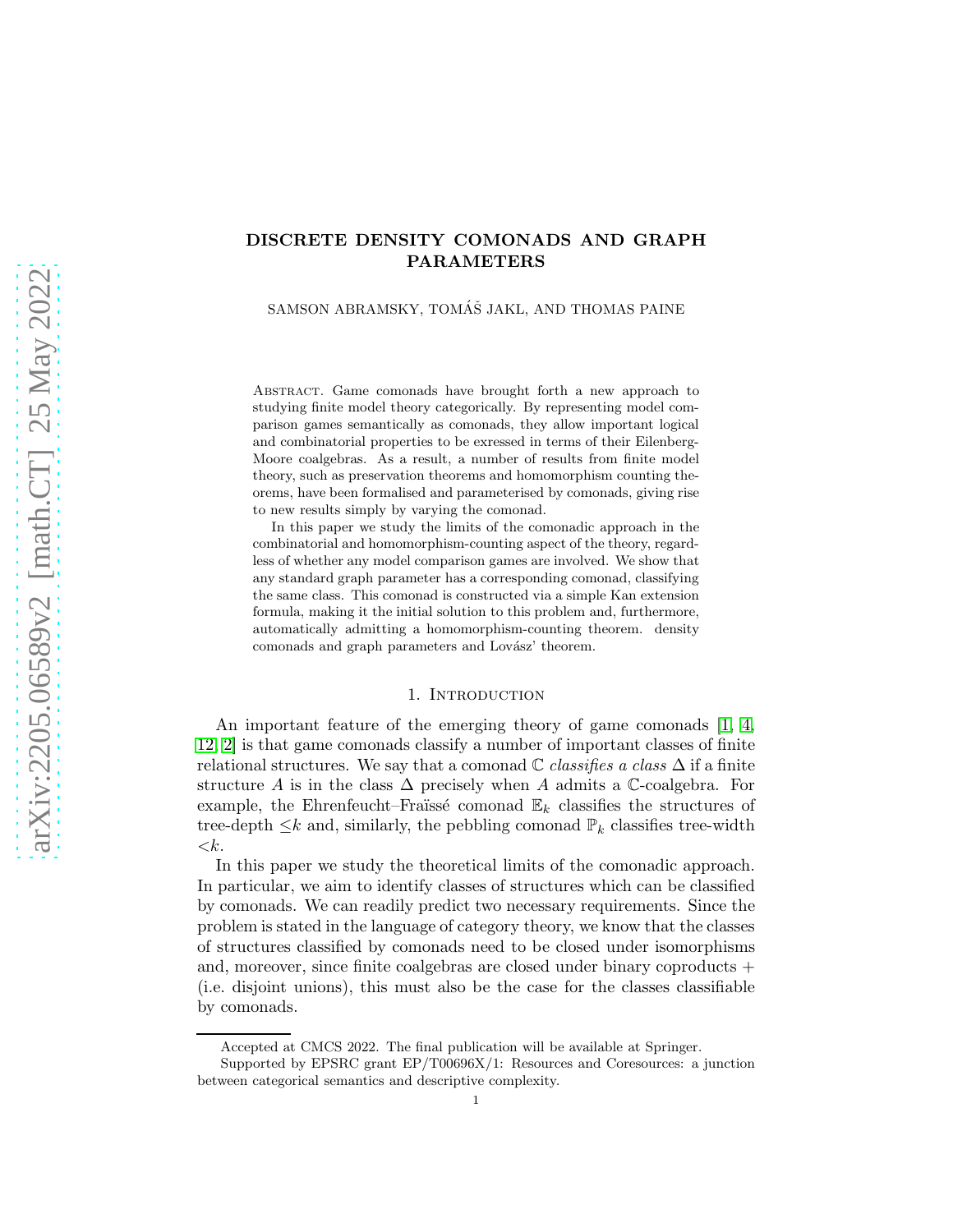In fact, we show that one further, very natural requirement suffices in order to be able to classify a class of structures by a comonad. It suffices to assume that the class is closed under connected substructures.

We define a class  $\Delta$  of finite relational structures or graphs to be *compo*nent-based if it is closed under

- isomorphisms,
- finite coproducts, and
- summands (i.e. if  $A + B$  is in  $\Delta$  then so are A and B).

We can now state our first main result.

#### <span id="page-1-0"></span>**Theorem 1.1.** Any component-based class  $\Delta$  can be classified by a comonad.

The theorem applies to a wide variety of classes of structures studied in the literature. In particular, these assumptions hold for all classes of finite structures classified by our game comonads and, moreover, for a number of typical examples of classes of structures for which a given graph parameter is bounded by a constant. For example, we obtain comonads for planar graphs, bipartite graphs, or graphs of degree or clique-width bounded by a constant. Moreover, we show that the constructed comonad  $\mathbb C$  is weakly initial among the comonads classifying  $\Delta$ , meaning that for any comonad D classifying  $\Delta$ , there is a comonad morphism  $\mathbb{C} \Rightarrow \mathbb{D}$ . This initiality allows us to obtain a characterisation of comonads that classify monotone nowhere dense classes [\[27\]](#page-21-0).

Another important aspect of game comonads is that they classify various well-known binary relations between relational structures. We say that a comonad C classifies relation  $\leq$  whenever  $A \leq B$  holds precisely when the cofree  $\mathbb{C}$ -coalgebras on A and B are isomorphic. For example, the comonad  $\mathbb{E}_k$  classifies the relation that expresses that Duplicator has a winning strat-egy in the bijective k-round variant of the Ehrenfeucht–Fraüssé game [\[4\]](#page-20-0) and, similarly,  $\mathbb{P}_k$  classifies the existence of a winning strategy in the bijective k-pebble game [\[1\]](#page-19-0). Furthermore, it was recently shown that the relation classified by  $\mathbb{E}_k$  admits a Lovász-type theorem. In particular, finite structures A, B have isomorphic cofree  $\mathbb{E}_k$ -coalgebras if, and only if, they admit the same homomorphism counts from finite structures of tree-depth  $\leq k$ , i.e. when there is a bijection between hom $(C, A)$  and hom $(C, B)$  for every finite C of tree-depth  $\leq k$ . Similar Lovász-type theorems have also been shown for  $\mathbb{P}_k$  and the pebble-relation  $\mathbb{PR}_k$  comonads [\[13,](#page-20-2) [26\]](#page-21-1).

We show that the comonad constructed in the proof of Theorem [1.1](#page-1-0) automatically admits a Lovász-type theorem for the class of structures it classifies. In fact, we show that such a comonad always has *finite rank*<sup>[1](#page-1-1)</sup>, which ensures that the category of coalgebras for the comonad is locally finitely presentable (cf. [\[14,](#page-20-3) Proposition 1.12.1], see also [\[29,](#page-21-2) Appendix B]) and

<span id="page-1-1"></span><sup>1</sup>Comonads of finite rank should not be confused with finitary comonads, which is a weaker notion.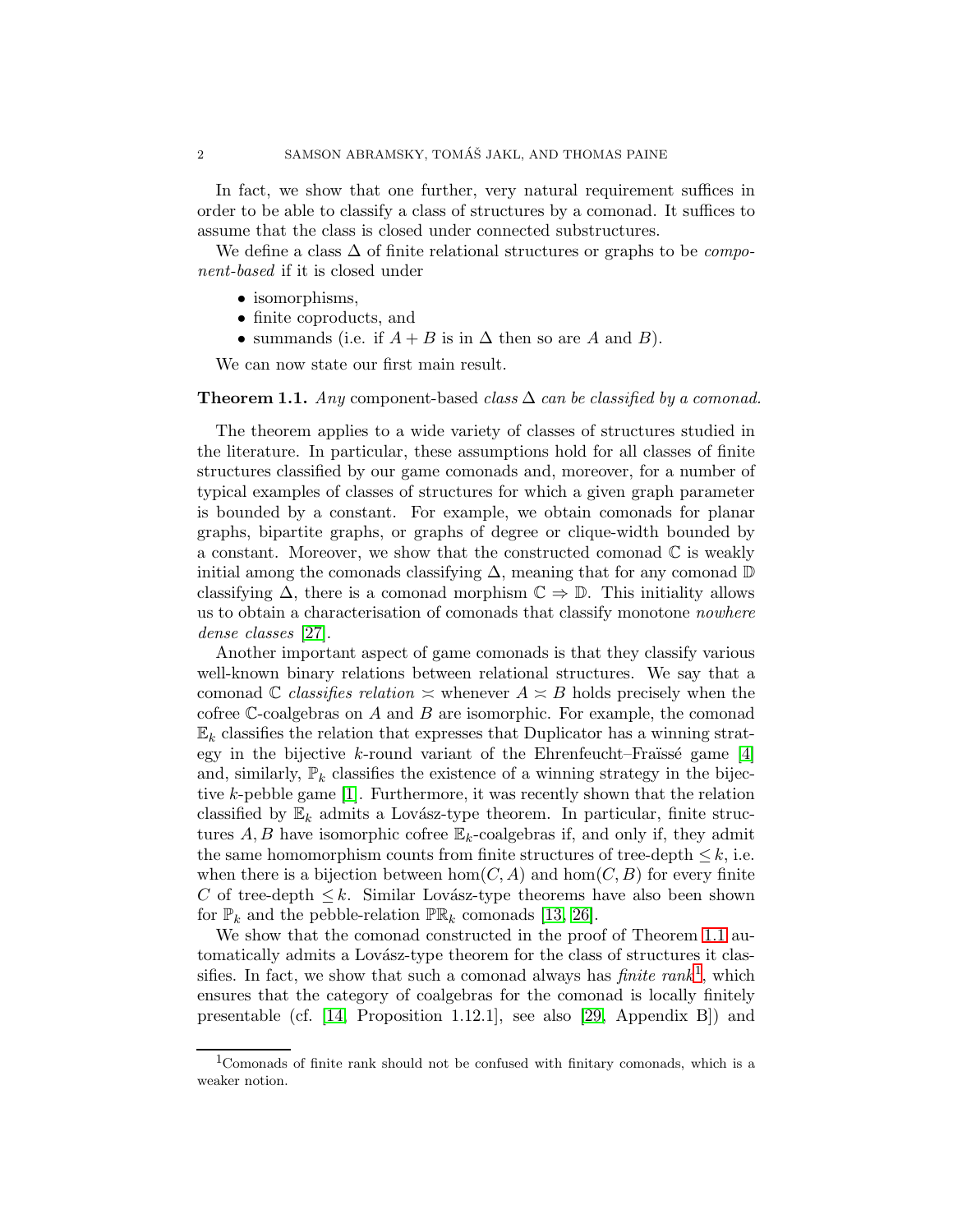therefore, by a recent result of Luca Reggio [\[29,](#page-21-2) Corollary 5.15], admits the following Lovász-type result.

<span id="page-2-1"></span>Corollary 1.2. Let  $\Delta$  be a component-based class of finite structures and  $let \times be$  the binary relation on finite structures such that, for any two finite structures A, B,

$$
A \times B \iff \hom(C, A) \cong \hom(C, B) \quad \text{for all } C \in \Delta
$$

The comonad classifying  $\Delta$  by Theorem [1.1](#page-1-0) also classifies  $\approx$ .

As an example, we obtain that the comonad obtained by Theorem [1.1](#page-1-0) which classifies planar graphs also classifies quantum isomorphism (cf. [\[25\]](#page-20-4)), and similarly, the comonad for coproducts of cycles classifies co-spectrality, and the comonad for bipartite graphs classifies isomorphic bipartite double covers.

The density comonad construction is the main technical tool of this paper. In fact, we develop most of our theory by means of discrete density comonads, that is, density comonads of functors with discrete domain. A general overview of the necessary categorical terminology and results is given in Section [2.](#page-2-0) Discrete density comonads are introduced in Section [3](#page-6-0) and Theorem [1.1](#page-1-0) is proved in Section [4.](#page-7-0) In Section [5](#page-11-0) we take a look at how graph parameters correspond to coalgebra numbers of graded comonads, compare discrete density comonads with game comonads, and characterise comonads classifying monotone nowhere dense classes of graphs. Lastly, in Section [6](#page-14-0) we prove Corollary [1.2](#page-2-1) by showing that, under mild conditions, discrete density comonads have finite rank.

# 2. Preliminaries

<span id="page-2-0"></span>In this section we fix notation and recall some basic facts about comonads and the density construction. We assume the reader is familiar with elementary category theory notions such as functors, natural transformations, adjunctions, limits and colimits (see e.g. [\[5\]](#page-20-5) or [\[9\]](#page-20-6)).

Throughout the paper we use the following notation. Given a natural transformation  $\lambda: E \Rightarrow F$  between functors  $E, F: \mathcal{A} \rightarrow \mathcal{B}$  and functors  $G: \mathcal{B} \to \mathcal{B}'$  and  $H: \mathcal{A}' \to \mathcal{A}$ , we denote by  $G\lambda$  and  $\lambda H$  the obvious natural transformations of type  $GE \Rightarrow GF$  and  $EH \Rightarrow FH$ , respectively.

2.1. Comonads and coalgebras. A *comonad* (on category  $A$ ) is a triple  $(\mathbb{C}, \varepsilon, \delta)$  where  $\mathbb{C} : \mathcal{A} \to \mathcal{A}$  is an endofunctor, and  $\varepsilon : \mathbb{C} \to \text{Id}$  and  $\delta : \mathbb{C} \to \mathbb{C}^2$ are natural transformations such that the following diagrams commute.

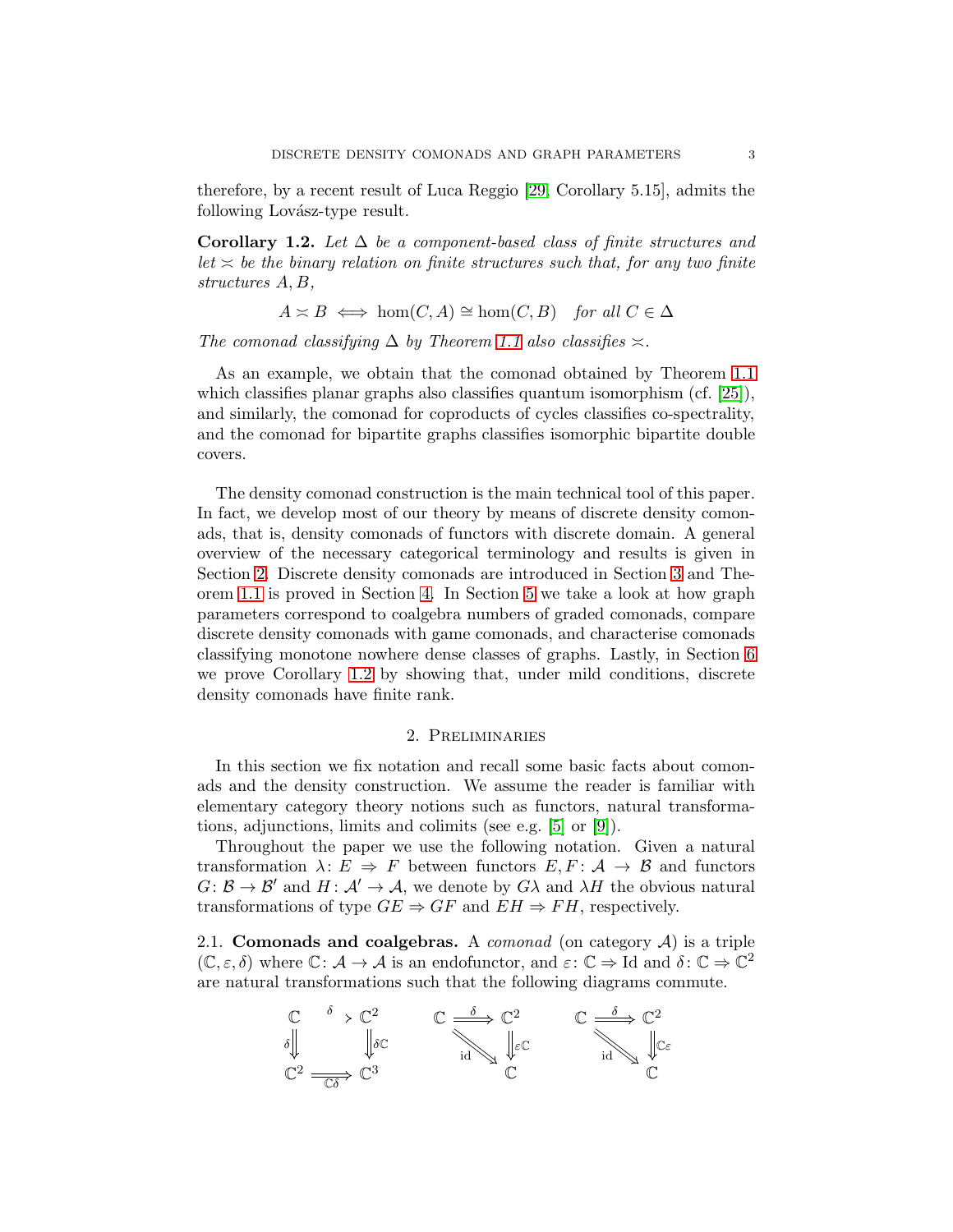A morphism  $\alpha: A \to \mathbb{C}(A)$  is an *(Eilenberg–Moore)*  $\mathbb{C}\text{-}coalgebra^2$  $\mathbb{C}\text{-}coalgebra^2$  if the following diagrams commute.

<span id="page-3-1"></span>
$$
A \longrightarrow \mathbb{C}^{2}(A)
$$
\n
$$
\downarrow^{\text{id}} \qquad \qquad A \longrightarrow \mathbb{C}^{2}(A)
$$
\n
$$
\mathbb{C}(A) \longrightarrow \qquad A \qquad \qquad \downarrow^{\text{id}} \qquad \qquad \downarrow^{\text{id}} \qquad \qquad (1)
$$
\n
$$
\mathbb{C}(A) \longrightarrow \qquad \mathbb{C}(A) \longrightarrow \mathbb{C}^{2}(A)
$$

We say that A admits a coalgebra if there exists a morphism  $A \to \mathbb{C}(A)$ which is a  $\mathbb{C}\text{-coalgebra.}$ 

Coalgebras form a category  $EM(\mathbb{C})$  where morphisms between coalgebras  $(A, \alpha) \rightarrow (B, \beta)$  are morphisms  $h: A \rightarrow B$  such that  $\beta \circ h = \mathbb{C}(h) \circ \alpha$ . Moreover, there is a pair of adjoint functors

$$
U^{\mathbb{C}}\colon \mathtt{EM}(\mathbb{C}) \to \mathcal{A} \quad \text{and} \quad F^{\mathbb{C}}\colon \mathcal{A} \to \mathtt{EM}(\mathbb{C})
$$

between  $EM(\mathbb{C})$  and the underlying category A. The left adjoint is just a forgetful functor, it sends a coalgebra  $\alpha: A \to \mathbb{C}(A)$  to its underlining object  $U^{\mathbb{C}}(A, \alpha) = A$ . The right adjoint returns the *cofree coalgebra*  $F^{\mathbb{C}}(A)$ on A, represented by the morphism  $\delta_A : \mathbb{C}(A) \to \mathbb{C}^2(A)$ .

<span id="page-3-2"></span>2.2. Comonad morphisms. Given two comonads  $(\mathbb{C}, \varepsilon^{\mathbb{C}}, \delta^{\mathbb{C}})$  and  $(\mathbb{D}, \varepsilon^{\mathbb{D}}, \delta^{\mathbb{D}})$ on A, a natural transformation  $\lambda: \mathbb{C} \Rightarrow \mathbb{D}$  is a comonad morphism if the following two diagrams of natural transformations commute.



Note that comonad morphisms can be equivalently presented as functors  $L: EM(\mathbb{C}) \to EM(\mathbb{D})$  such that the following diagram of functors commutes.

<span id="page-3-3"></span>

The functor  $L$  is constructed from the comonad morphism given as a natural transformation  $\lambda$  by sending  $A \xrightarrow{\alpha} \mathbb{C}(A)$  to  $A \xrightarrow{\alpha} \mathbb{C}(A) \xrightarrow{\lambda_A} \mathbb{D}(A)$ . For details, see e.g. [\[30\]](#page-21-3).

<span id="page-3-0"></span> $2$ All coalgebras in this text are Eilenberg–Moore coalgebras. We do not work with functor coalgebras at any point.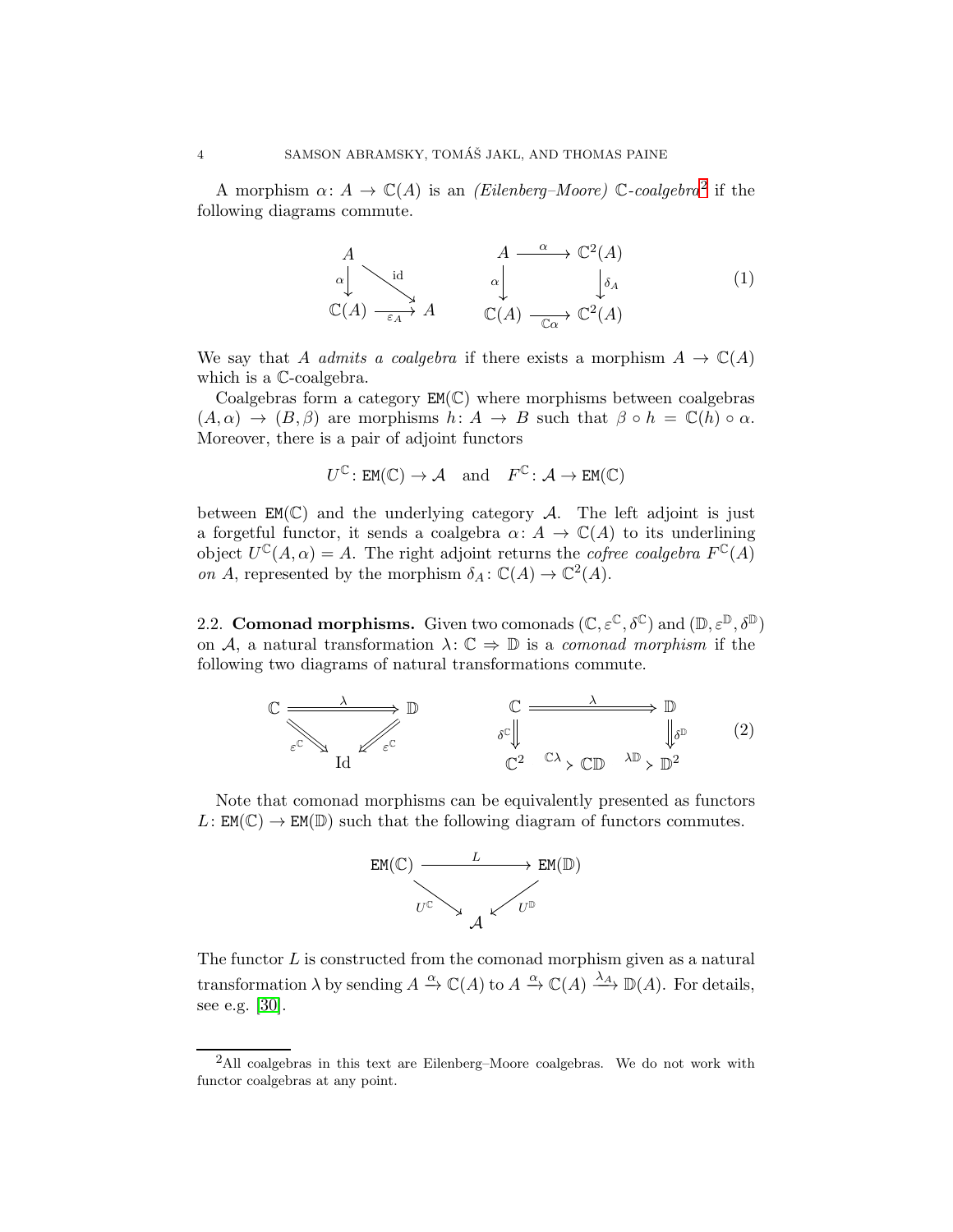<span id="page-4-1"></span>2.3. Density comonads. Next, we review basics of the theory of density comonads, introduced independently by Appelgate and Tierney [\[8\]](#page-20-7) and Kock [\[21\]](#page-20-8) (who studied the dual notion of codensity monads). The density comonad of a functor  $M: \mathcal{A} \to \mathcal{B}$  is a functor  $\mathbb{D}_M: \mathcal{B} \to \mathcal{B}$  with a natural transformation  $\eta \colon M \Rightarrow \mathbb{D}_M M$ .



Moreover,  $\eta$  is required to be the initial natural transformation with this property. In other words, for any functor  $K: \mathcal{B} \to \mathcal{B}$  and a natural transformation  $\varphi: M \Rightarrow KM$  there is a unique  $\varphi^* : \mathbb{D}_M \Rightarrow K$  such that  $\varphi = \varphi^* M \circ \eta$ , i.e. diagramatically



Density comonads are special types of left Kan extensions. They do not exist for all functors. However, when  $A$  is a small category and  $B$  is cocomplete then  $\mathbb{D}_M$  exists for every functor  $M: \mathcal{A} \to \mathcal{B}$ . In such case,  $\mathbb{D}_M(B)$  is computed as the colimit of the diagram:

$$
M\downarrow B\stackrel{V}{\rightarrow} \mathcal{A}\stackrel{M}{\longrightarrow} \mathcal{B}
$$

where V is the forgetful functor from the comma category  $M \downarrow B$ , which consists of pairs  $(A, f)$  where  $f: M(A) \to B$  is a morphism in  $\mathcal{B}$ , and morphisms  $(A, f) \rightarrow (A', f')$  between such pairs are morphisms  $g: A \rightarrow A'$  in A making the following triangle commute.



We may express the same fact by the formula:

$$
\mathbb{D}_M(B) = \operatorname*{colim}_{A \in \mathcal{A}, M(A) \to B} M(A). \tag{3}
$$

Note that  $A$  does not have to be small nor  $B$  cocomplete in general. It is enough that the colimit above exists. In such case we speak of pointwise density comonads. Denote by

<span id="page-4-0"></span>
$$
\iota_f\colon M(A)\to \mathbb{D}_M(B)
$$

the inclusion morphism of the copy of  $M(A)$  corresponding to the morphism  $f: M(A) \to B$  into the colimit. Then, the component  $\eta_A: M(A) \to$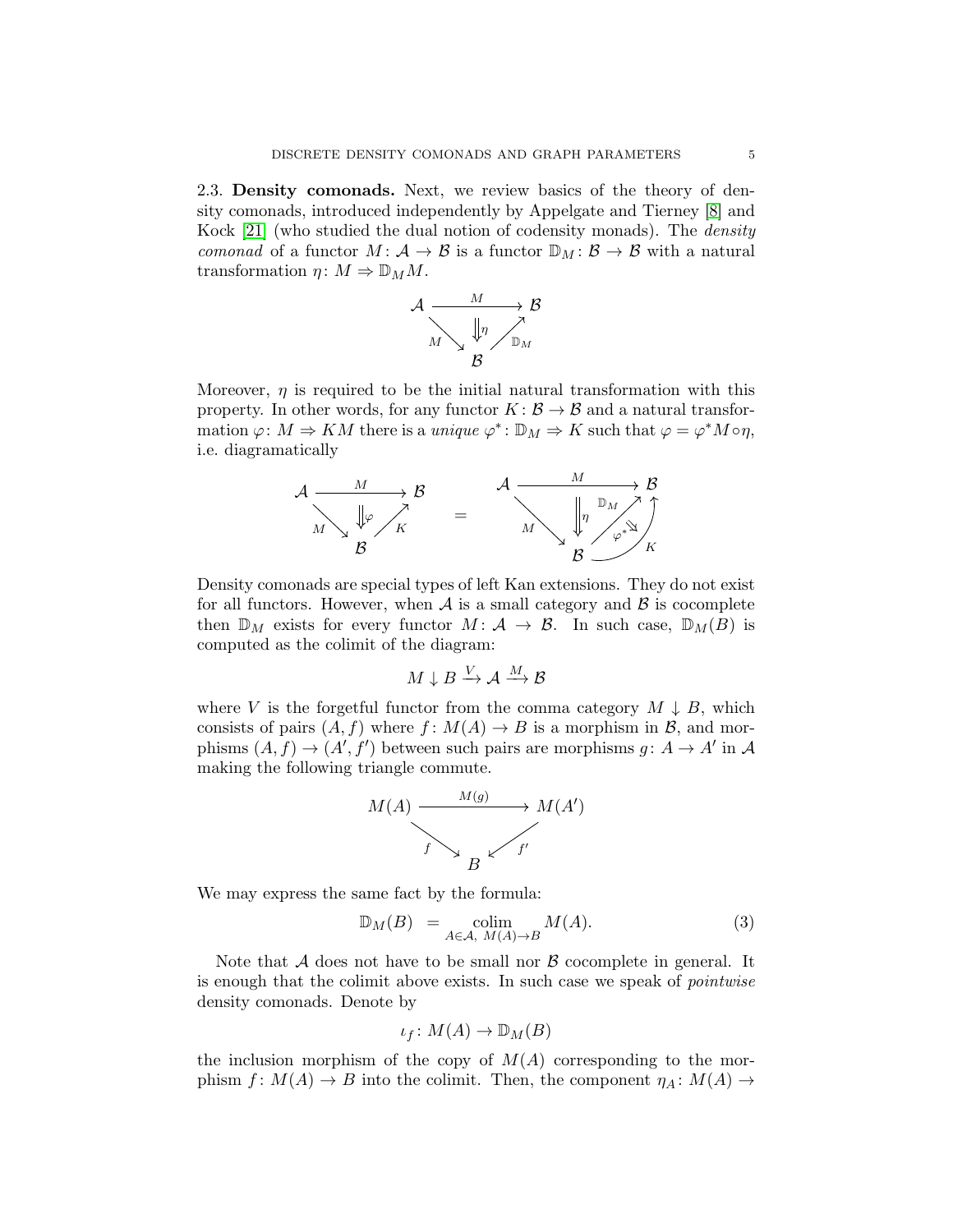$\mathbb{D}_M(M(A))$  of the natural transformation  $\eta \colon M \Rightarrow \mathbb{D}_M M$  is given as  $\iota_f$  for f equal to the identity morphism id:  $M(A) \to M(A)$ .

<span id="page-5-1"></span>2.4. The comonad structure. The initiality of  $\eta: M \Rightarrow \mathbb{D}_M M$  ensures that we can equip  $\mathbb{D}_M$  with a comonad structure. In particular, the identity natural transformation  $M \Rightarrow \text{Id} \circ M$  uniquely factors as the composition of  $\eta$  with the counit  $\varepsilon: \mathbb{D}_M \to \mathrm{Id}$  and, similarly,  $\mathbb{D}_M(\eta) \circ \eta: M \to \mathbb{D}_M \circ \mathbb{D}_M \circ M$ factors through the comultiplication  $\delta: \mathbb{D}_M \Rightarrow \mathbb{D}_M^2$ . In other words, the counit and the comultiplication are uniquely determined by the equations

$$
\varepsilon M \circ \eta = \text{id} \quad \text{and} \quad \delta M \circ \eta = \mathbb{D}_M(\eta) \circ \eta. \tag{4}
$$

Moreover, these two equations guarantee that the functor

<span id="page-5-2"></span><span id="page-5-0"></span>
$$
M^{\dagger} : \mathcal{A} \to \text{EM}(\mathbb{D}_M)
$$
 (5)

which sends  $A \in \mathcal{A}$  to the coalgebra  $\eta_A \colon M(A) \to \mathbb{D}_M(M(A))$  is welldefined.

Lastly, we recall three equations of density comonads, following from [\(4\)](#page-5-0), which we use extensively throughout the paper. For morphisms  $f: M(A) \rightarrow$ B and  $h: B \to C$ , the following three triangles commute.



<span id="page-5-4"></span>2.5. Comonad morphisms from composites. Let  $M$  be the composite of functors

$$
\mathcal{A}_0 \xrightarrow{M_0} \mathcal{A} \xrightarrow{M_1} \mathcal{B}
$$

such that the density comonads  $\mathbb{D}_M$  and  $\mathbb{D}_{M_1}$  exist. Let

$$
\eta \colon M \Rightarrow \mathbb{D}_M M \qquad \eta^1 \colon M_1 \Rightarrow \mathbb{D}_{M_1} M_1
$$

be the corresponding initial natural transformations. By initiality of  $\eta$ , there is a unique natural transformation

$$
\lambda\colon \mathbb{D}_M\Rightarrow \mathbb{D}_{M_1}
$$

such that:



<span id="page-5-3"></span>**Lemma 2.1.**  $\lambda: \mathbb{D}_M \Rightarrow \mathbb{D}_{M_1}$  is a comonad morphism.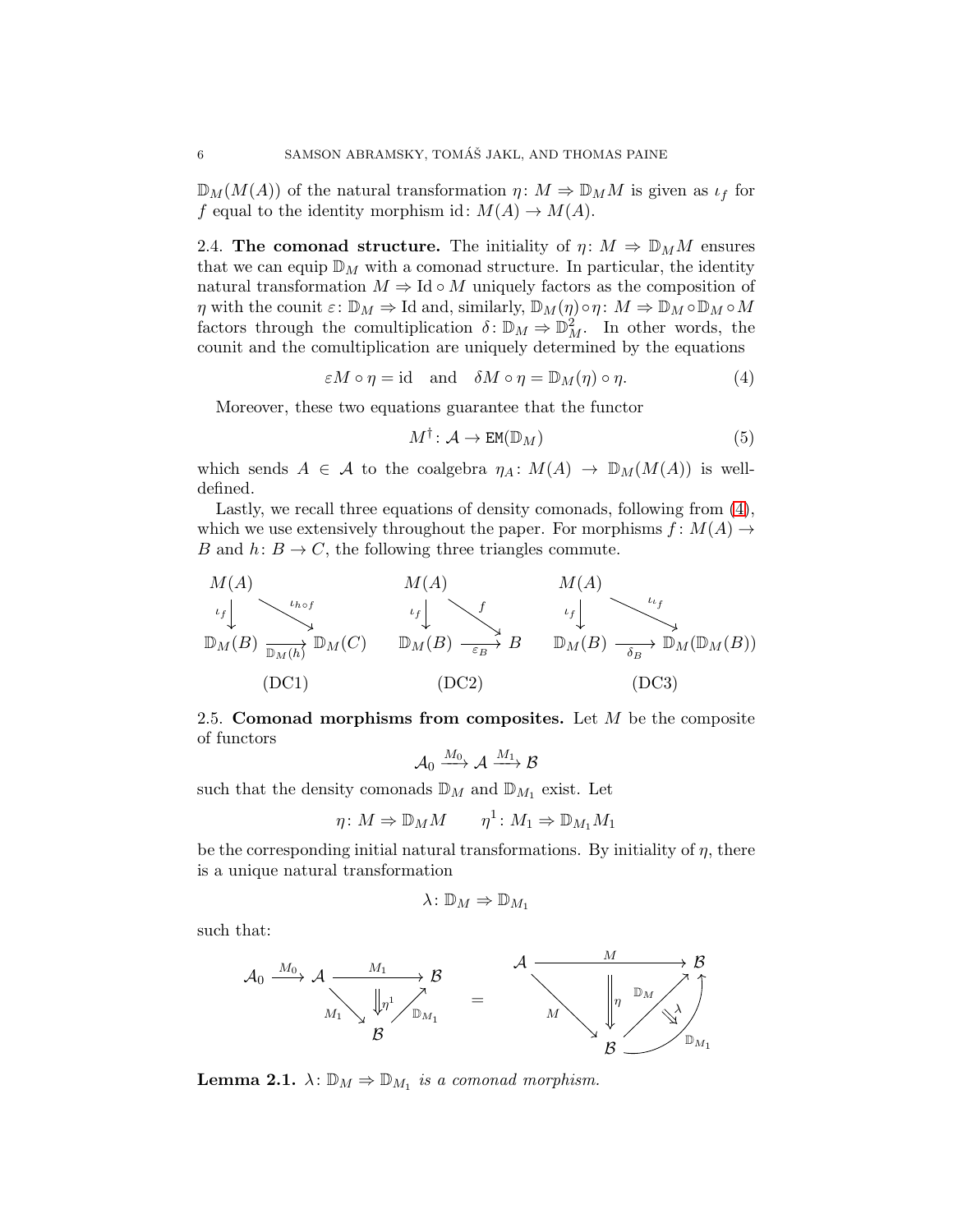In fact,  $\mathbb{D}_{(-)}$  is a functor from the category of functors  $X \to \mathcal{B}$  which admit density comonads into the category of comonads and comonad morphisms (cf. page 73 in [\[15\]](#page-20-9), see also [\[22\]](#page-20-10)).

#### 3. Discrete density comonads

<span id="page-6-0"></span>Recall that a category is discrete whenever it only has identity morphisms. By *discrete density comonads* we mean density comonads for functors whose domain is discrete. An important feature of discrete density comonads is that the formula in [\(3\)](#page-4-0) simplifies dramatically. Indeed, assume that

<span id="page-6-1"></span>
$$
M\colon \mathcal{A}\to \mathcal{B}
$$

is a fixed functor from a small and discrete category  $A$ . Then, since  $A$  is discrete, there are no morphisms between objects  $M(A)$ , given by morphisms  $M(A) \rightarrow B$ , in the colimit formula [\(3\)](#page-4-0). Therefore, the density comonad  $\mathbb{D}_M : \mathcal{B} \to \mathcal{B}$  is computed as a coproduct, that is, the colimit of a discrete diagram. Concretely, for an object  $B$  in  $\mathcal{B}$ ,

$$
\mathbb{D}_M(B) = \coprod_{A \in \mathcal{A}} \coprod_{f \colon M(A) \to B} M(A). \tag{6}
$$

Note that  $\mathbb{D}_M$  exists whenever the above coproduct exists in  $\mathcal{B}$ , for every object  $B \in \mathcal{B}$ . In particular,  $\mathbb{D}_M$  exists whenever  $\mathcal{B}$  has all coproducts.

As with general density comonads, we have inclusion morphisms

$$
\iota_f\colon M(A)\to \mathbb{D}_M(B)
$$

for every  $f: M(A) \to B$ , which satisfy axioms (DC1)–(DC3) from Section [2.4.](#page-5-1)

For the proof of Theorem [1.1,](#page-1-0) the category B is either the category  $\mathcal{R}(\sigma)$ of  $\sigma$ -structures (i.e. relational structures in a fixed relational signature  $\sigma$ ) or the category Graph of graphs (where by graphs we mean undirected loopless graphs). The morphisms in these categories are the structurepreserving functions:  $\sigma$ -structure homomorphisms  $f: A \rightarrow B$  satisfy that  $R^{A}(x_1,\ldots,x_n)$  implies  $R^{B}(f(x_1),\ldots,f(x_n))$  and, likewise, graph homomorphisms preserves the edge relation. For example, in the former case, we may describe the comonad  $\mathbb{D}_M$  explicitly as follows. For a  $\sigma$ -structure B, the universe of  $\mathbb{D}_M(B)$  consists of tuples

$$
(A, f, x)
$$

where  $f: M(A) \to B$  is a homomorphism of relational structures and x is an element of  $M(A)$ . Further, an n-ary relation R in  $\sigma$  is interpreted as the set of all tuples

$$
(A, f, x_1), \quad \ldots \; , \quad (A, f, x_n)
$$

such that  $R(x_1, \ldots, x_n)$  in  $M(A)$ .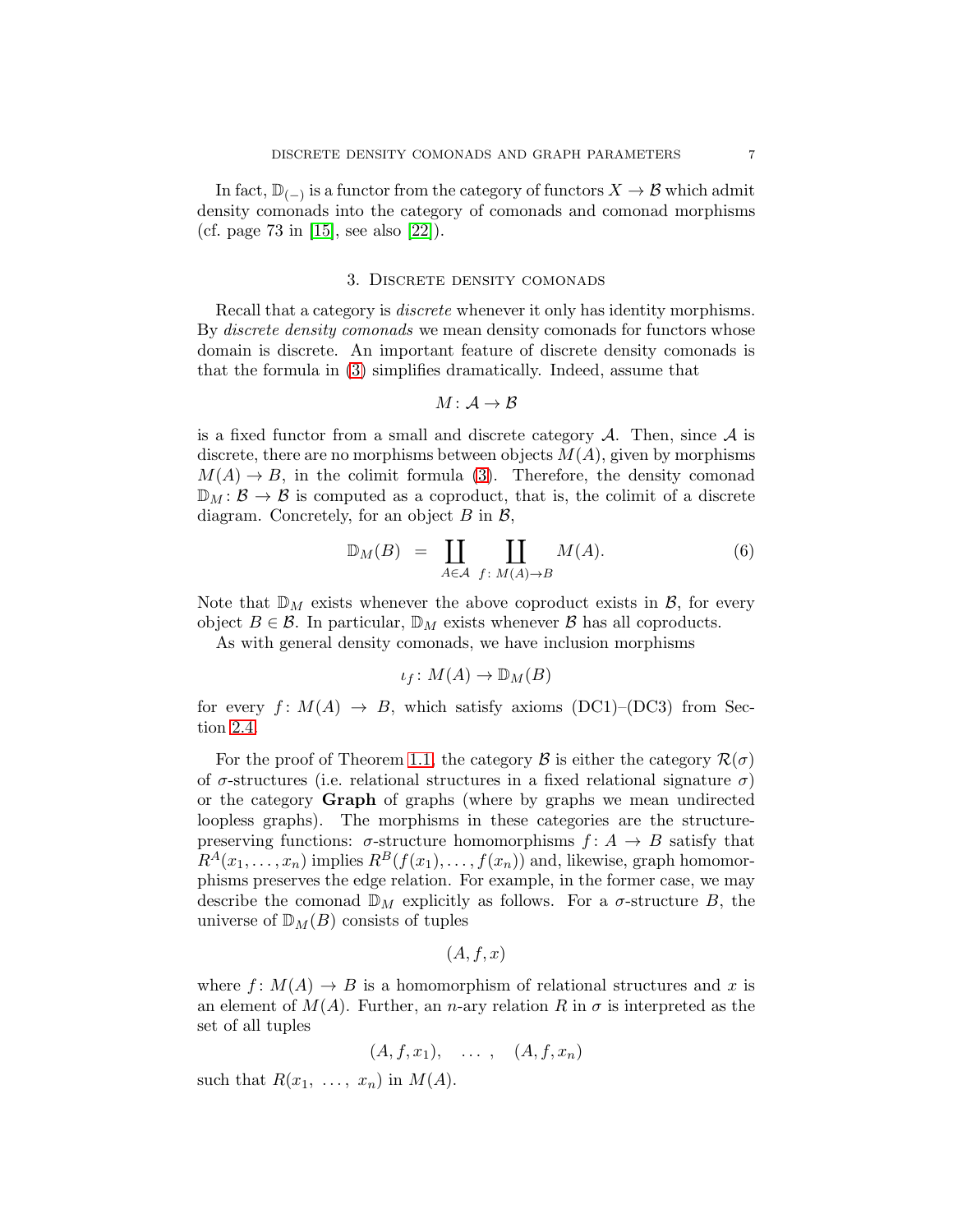**Example 3.1.** Let  $\mathcal A$  be the discrete subcategory of graphs, consisting of only the triangle graph, and let  $M: \mathcal{A} \to \mathbf{Graph}$  be the inclusion of  $\mathcal{A}$ into the category of graphs. Then, given an arbitrary graph  $G$ , the graph computed as  $\mathbb{D}_M(G)$  is the disjoint union of  $k \times l$  triangles, where k is the number of triangles in  $G$  and  $l$  is the number of automorphisms of the triangle graph, i.e.  $l = 6$ .

# 4. The abstract classification theorem

<span id="page-7-0"></span>In this section we prove Theorem [1.1.](#page-1-0) Since the entire argument can be carried out at the abstract categorical level, we actually prove a general categorical statement that can be applied in other scenarios too. In the following we fix a functor

$$
M\colon \mathcal{A}\to \mathcal{B}
$$

from a discrete category  $\mathcal A$  into  $\mathcal B$ . We further assume that the pointwise density comonad  $\mathbb{D}_M$  exists on  $\mathcal B$  (i.e. it is given by the formula [\(6\)](#page-6-1)).

We start with a useful observation. Recall that an object  $C$  is *connected* iff, for every morphism  $f: C \to \coprod_i A_i$  into a coproduct, the morphism  $f_i$ factors uniquely through one of the inclusion morphisms  $\iota_i: A_i \to \coprod_i A_i$ .<sup>[3](#page-7-1)</sup> Whenever a connected C is such that  $A \cong C + X$  for some A, X, we say that  $C$  is a *component* of  $A$ .

<span id="page-7-2"></span>**Lemma 4.1.** Let  $\xi: X \to \mathbb{D}_M(X)$  be a  $\mathbb{D}_M$ -coalgebra and let  $\iota_C: C \to X$ be a component inclusion. Furthermore, let  $f: M(A) \to X$  be the morphism for which  $\xi \circ \iota_C$  decomposes through  $\iota_f$ , as shown below.

$$
\begin{array}{ccc}\nC & \xrightarrow{t_C} & X \\
\downarrow z & \xrightarrow{f} & \downarrow \xi \\
M(A) & \xrightarrow{t_f} & \mathbb{D}_M(X)\n\end{array} \tag{7}
$$

Then, also the two triangles in the diagram above commute, that is,  $\iota_C = f \circ z$ and  $\iota_f = \xi \circ f$ .

Proof. The first equality is obtained immediately from the triangle law of coalgebras (cf.  $(1)$ ) together with  $(DC2)$  from Section [2.4](#page-5-1) as

$$
\iota_C = \varepsilon_C \circ \xi \circ \iota_C = \varepsilon_C \circ \iota_f \circ z = f \circ z.
$$

To show that also  $\iota_f = \xi \circ f$  we apply the square law of coalgebras (cf. [\(1\)](#page-3-1)). Observe that

- $\delta_X \circ \xi \circ \iota_C = \delta_X \circ \iota_f \circ z = \iota_{\iota_f} \circ z$  by (DC3), and
- $\mathbb{D}_M(\xi) \circ \xi \circ \iota_C = \mathbb{D}_M(\xi) \circ \iota_f \circ z = \iota_{\xi \circ f} \circ z$  by (DC1).

Because C is connected, the factorisation  $C \to M(A) \to \mathbb{D}_M(\mathbb{D}_M(C))$  into the coproduct must be unique, hence  $\iota_f = \xi \circ f$ .

<span id="page-7-1"></span><sup>&</sup>lt;sup>3</sup>Equivalently, C is connected iff hom $(C, -)$  preserves coproducts.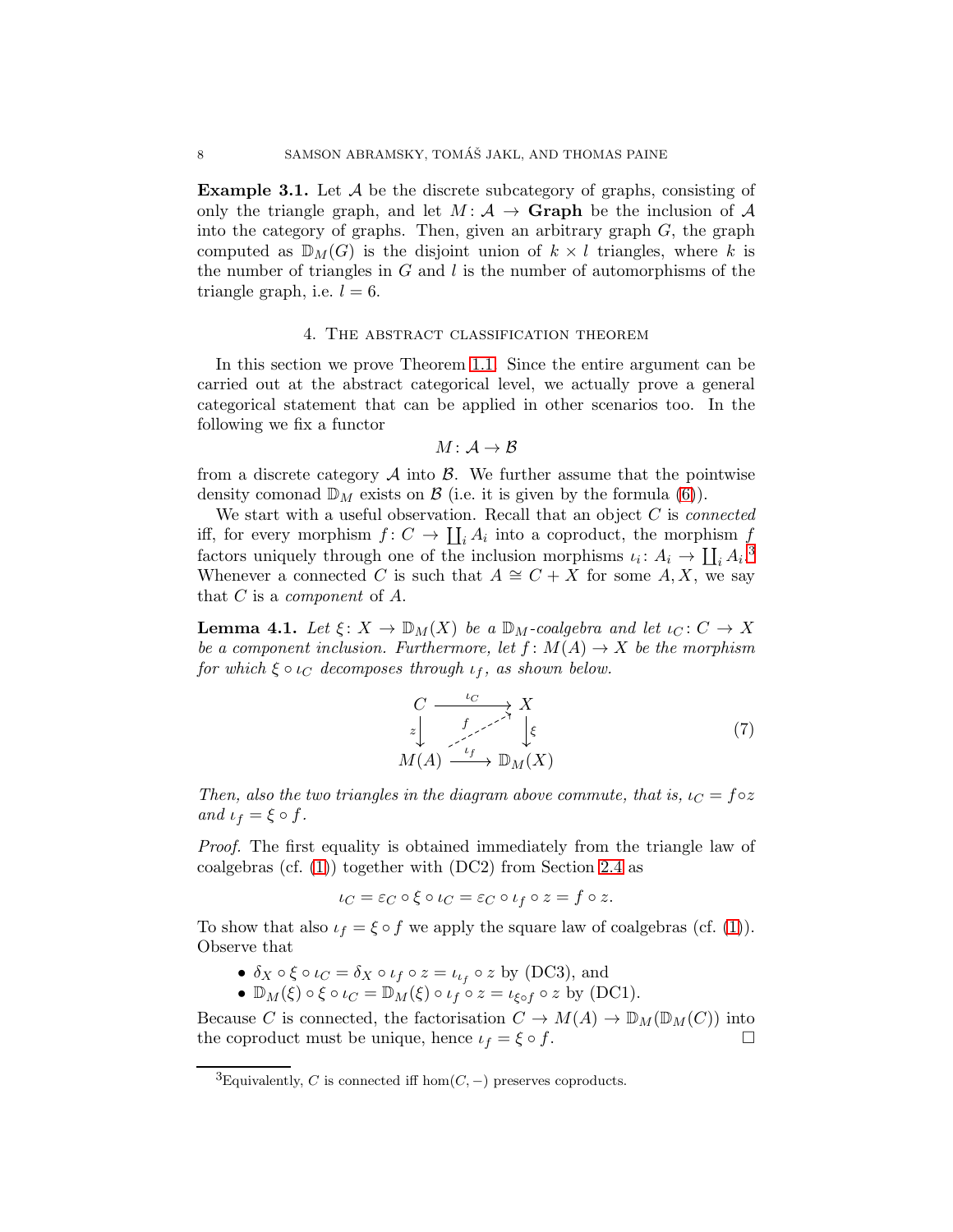In the following we need to assume that  $\mathcal{B}$  is a *componental category*, i.e. that

- every object in  $\beta$  is (isomorphic to) a coproduct of connected objects, and
- inclusion morphisms into coproducts  $\iota_i: a_i \to \coprod_i a_i$  are monomorphisms.

We say that an object of B is essentially in A if it is isomorphic to  $M(A)$ , for some  $A$  in  $A$ .

Lemma [4.1](#page-7-2) directly implies a version of Theorem [1.1](#page-1-0) for connected objects.

<span id="page-8-2"></span>**Lemma 4.2.** If  $\beta$  is a componental category, then a connected object of  $\beta$ is essentially in A iff it admits a  $\mathbb{D}_M$ -coalgebra.

Since the non-trivial direction is proved similarly to Lemma [4.4](#page-8-0) below, we omit its proof. Next, we show a useful feature of componental categories.

<span id="page-8-1"></span>**Lemma 4.3.** In a componental category, a component inclusion  $C \rightarrow Y$ which factors through a monomorphism  $X \to Y$  is a component of X as well.

*Proof.* Assume Y is equal to the coproduct  $\prod_i C_i$  and X is equal to  $\prod_j D_j$ for some collections of connected objects  $\{C_i\}_i$  and  $\{D_j\}_j$ . By assumption, the component inclusion  $\iota: C \to Y$  factors as  $m \circ h$  for some monomorphism  $m: X \to Y$  and a morphism  $h: C \to X$ .

Since C is connected, h factors through a component inclusion  $\iota_i : D_i \to$ X as shown in the left diagram below:



Since  $D_j$  is connected,  $m \circ \iota_j$  factors through some inclusion  $\iota_k : C_k \to Y$ , as shown in the right diagram above. But then  $i = k$  and  $u \circ h_0 = id$  since  $\iota_i = m \circ h = m \circ \iota_j \circ h_0 = \iota_k \circ u \circ h_0$  and component inclusions are unique. Furthermore, since both m and  $\iota_i$  are monomorphisms by our assumptions, so must be u because  $\iota_{\ell} \circ u = m \circ \iota_i$ . Consequently, u is an isomorphism because it is both a monomorphism and a split epimorphism.

To make progress, we need to assume that  $A$  is *component-based*. This means that, whenever  $B \in \mathcal{B}$  is essentially in A then so is every component of B. Note that this condition mirrors the third item in the definition of component-based classes. With this we show the main technical lemma of this section.

<span id="page-8-0"></span>**Lemma 4.4.** If A is component-based and B is a componental category, then any component C of an object X of B which admits a  $\mathbb{D}_M$ -coalgebra  $\xi: X \to \mathbb{D}_M(X)$  is essentially in A.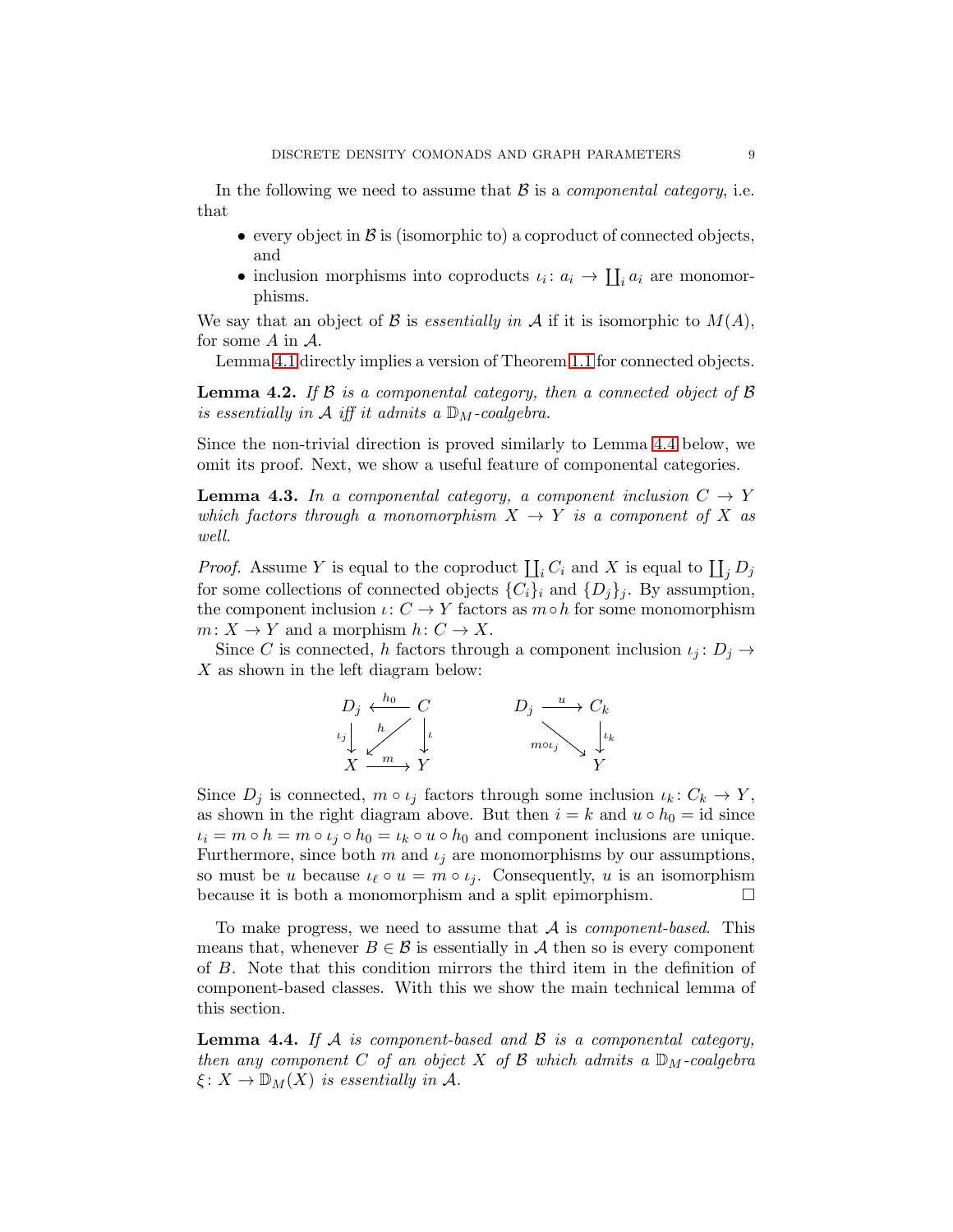*Proof.* Let  $\iota_C : C \to X$  be the inclusion morphism of C into X. Furthermore, let  $f: M(A) \to X$  be the morphism such that  $\xi \circ \iota_C$  decomposes through  $\iota_f: M(A) \to \mathbb{D}_M(X)$  and recall that, by Lemma [4.1,](#page-7-2) the following diagram commutes.

<span id="page-9-2"></span>
$$
\begin{array}{ccc}\nC & \xrightarrow{t_C} & X \\
\downarrow & f & \downarrow \\
M(A) & \xrightarrow{t_f} & \mathbb{D}_M(X)\n\end{array} \tag{8}
$$

Observe that f is a monomorphism since  $\iota_f$  is. Therefore, by Lemma [4.3,](#page-8-1) C is a component of  $M(A)$ . Consequently, C is essentially in A because A is component-based.

The main classification theorem, which we state in full, is obtained as a consequence of the previous lemma.

<span id="page-9-1"></span>**Theorem 4.5.** Let  $M: A \rightarrow B$  be a functor from a discrete component-based category  $A$  into a componental category  $B$  such that the pointwise density comonad  $\mathbb{D}_M$  exists.

Then an object  $b \in \mathcal{B}$  is isomorphic to a coproduct of objects essentially in A if and only if b admits a  $\mathbb{D}_M$ -coalgebra.

*Proof.* The left-to-right implication follows the fact that  $M^{\dagger}(A)$  is a coalgebra on  $M(A)$ , for every  $A \in \mathcal{A}$  (cf. [\(5\)](#page-5-2)), and that coalgebras are closed under coproducts that exist in B. Conversely, if  $\xi: X \to \mathbb{D}_M(X)$  is a coalgebra then, by our assumptions, X is isomorphic to a coproduct  $\prod_i C_i$  of connected objects by Lemma [4.4](#page-8-0) and all those components are essentially in  $\mathcal A$ .

Observe that both the category of relational structures  $\mathcal{R}(\sigma)$  and the cate-gory of graphs Graph are componental categories.<sup>[4](#page-9-0)</sup> Therefore, the previous theorem immediately yields Theorem [1.1.](#page-1-0) Indeed, given a component-based class  $\Delta$  of relational structures or graphs, let  $\Delta_C$  be the subclass of  $\Delta$  consisting of connected structures only. We then set  $A$  to be a discrete subcategory of  $\mathcal{R}(\sigma)$  or **Graph** consisting of one representative from every isomorphism class in  $\Delta_C$ . Since we picked only one representative from every equivalence class, the category  $A$  is small. Therefore, the density comonad  $\mathbb{D}_M$ , for the inclusion functor  $M: \mathcal{A} \to \mathcal{R}(\sigma)$ , exists because both  $\mathcal{R}(\sigma)$  and **Graph** have all (small) coproducts. Observe that the comonad  $\mathbb{D}_M$  classifies  $\Delta$ . Indeed, by Theorem [4.5,](#page-9-1) a finite relational structure B has a  $\mathbb{D}_M$ -coalgebra if and only if there exist  $C_1, \ldots, C_n$  in  $\Delta_C$  such that  $B \cong C_1 + \cdots + C_n$ . In turn, this is equivalent to B being in  $\Delta$ , which follows from being component-based as then  $C_1 + \cdots + C_n$  is in  $\Delta$  iff all the individual structures  $C_1, \ldots, C_n$  are.

<span id="page-9-0"></span><sup>&</sup>lt;sup>4</sup>Note that for  $\mathcal{R}(\sigma)$ , the connected objects are those structures whose Gaifman graphs are connected.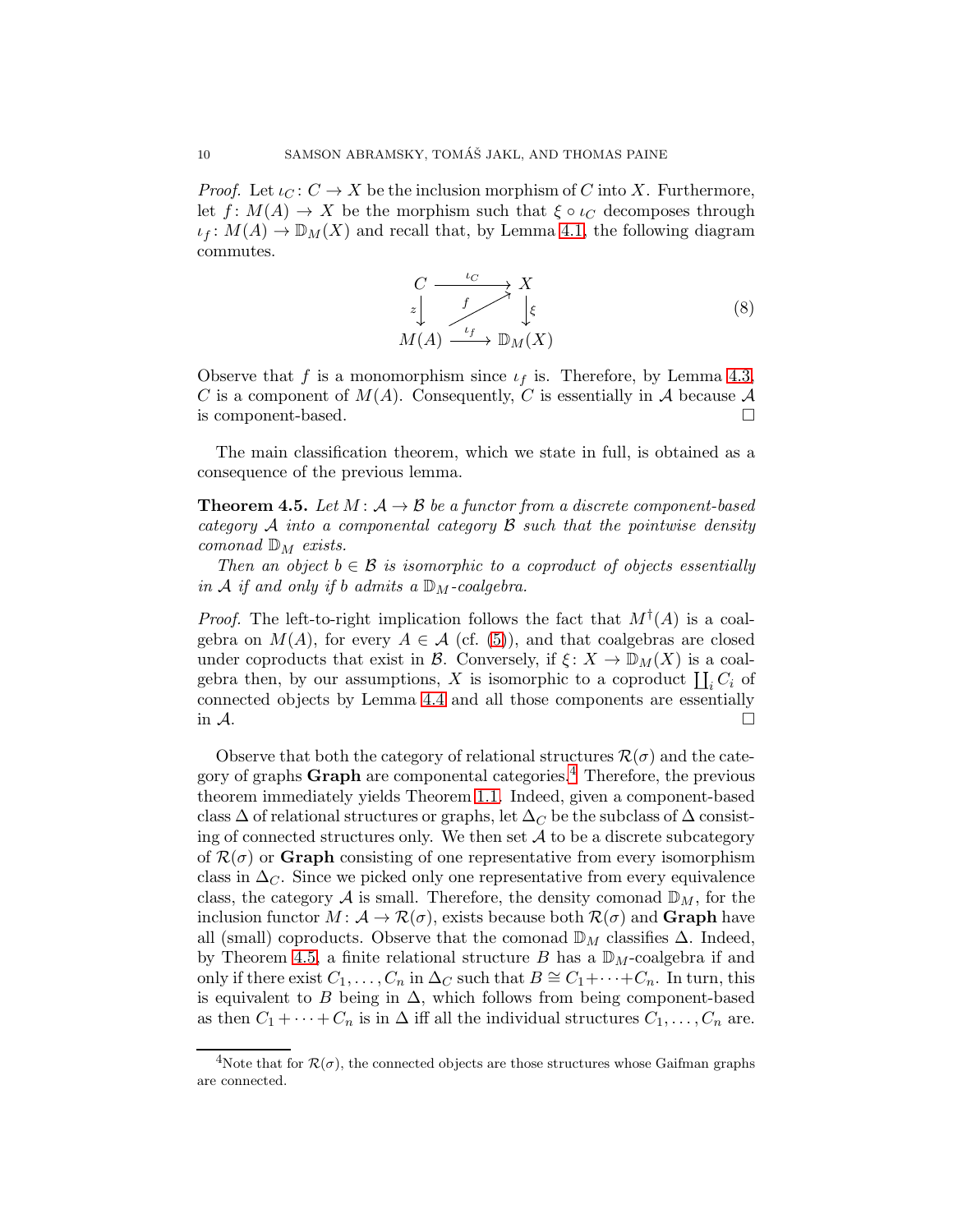Remark 4.6. In the proof of Theorem [1.1,](#page-1-0) in the previous paragraph, we made sure that all objects in the image of  $M$  are connected. This is stronger than assuming that  $A$  is component-based. By carefully inspecting the proof of Theorem [4.5](#page-9-1) and the preceding lemmas one can check that this extra assumption allows us to drop the requirement that  $\beta$  is componental. See Lemma [6.3](#page-17-0) below for details.

**Remark 4.7.** Theorem [1.1](#page-1-0) says that, for a class  $\Delta$  of structures closed under isomorphisms and finite coproducts, if  $\Delta$  is also closed under summands then it can be classified by a comonad. However, the converse does not hold. Let C and D be two graphs with no homomorphism  $C \to D$  nor any homomorphisms  $D \to C$ . This happens, for example, if C is the triangle and  $D$  is the cycle on five vertices. Take  $A$  to be the discrete subcategory of **Graph** consisting of  $C+D$  only and let  $M: A \rightarrow$  **Graph** be the subcategory inclusion. Then, despite  $C + D$  admitting a  $\mathbb{D}_M$ -coalgebra, no connected graph admits a  $\mathbb{D}_M$ -coalgebra (by Lemma [4.2\)](#page-8-2). It is easy to see that the class of finite structures classified by  $\mathbb{D}_M$  is the class consisting of graphs isomorphic to

$$
C + \cdots + C + D + \cdots + D
$$

where both  $C$  and  $D$  appear in at least one copy in the coproduct. Consequently, the class of structures classified by  $\mathbb{D}_M$  is not closed under summands.

4.1. **Examples.** The category  $\mathcal{R}(\sigma)$  of  $\sigma$ -structures is a componental category. Therefore, in our applications we only need to check that a class  $\Delta$  of  $\sigma$ -structures is closed under finite coproducts and summands. These are fairly weak conditions, satisfied by many well-known examples of classes from the literature. In particular, this includes classes of finite structures closed under finite coproducts which are

- 1. monotone, i.e. class closed under taking substructures,
- 2. hereditary, i.e. class closed under taking induced substructures, or
- 3. closed under taking graph minors.

Further examples include

- 4. Fraüssé classes closed under free amalgamations, or
- 5. classes of coproducts of connected cores.

Recall that a core is a structure with the property that all of its endomorphisms are automorphisms. An example of a class from (5) is the class of coproducts of cycles. Note that the discrete density comonad for this class captures co-spectrality, see Section [6.](#page-14-0)

As an example of a non-example, take the class of graphs that can be drawn on a surface of genus n, for  $n > 1$ . This class is characterised by a finite set of forbidden minors. However, it is not closed under taking coproducts and hence is not a component-based class. On the other hand, any minor-closed class can be completed under finite coproducts. The resulting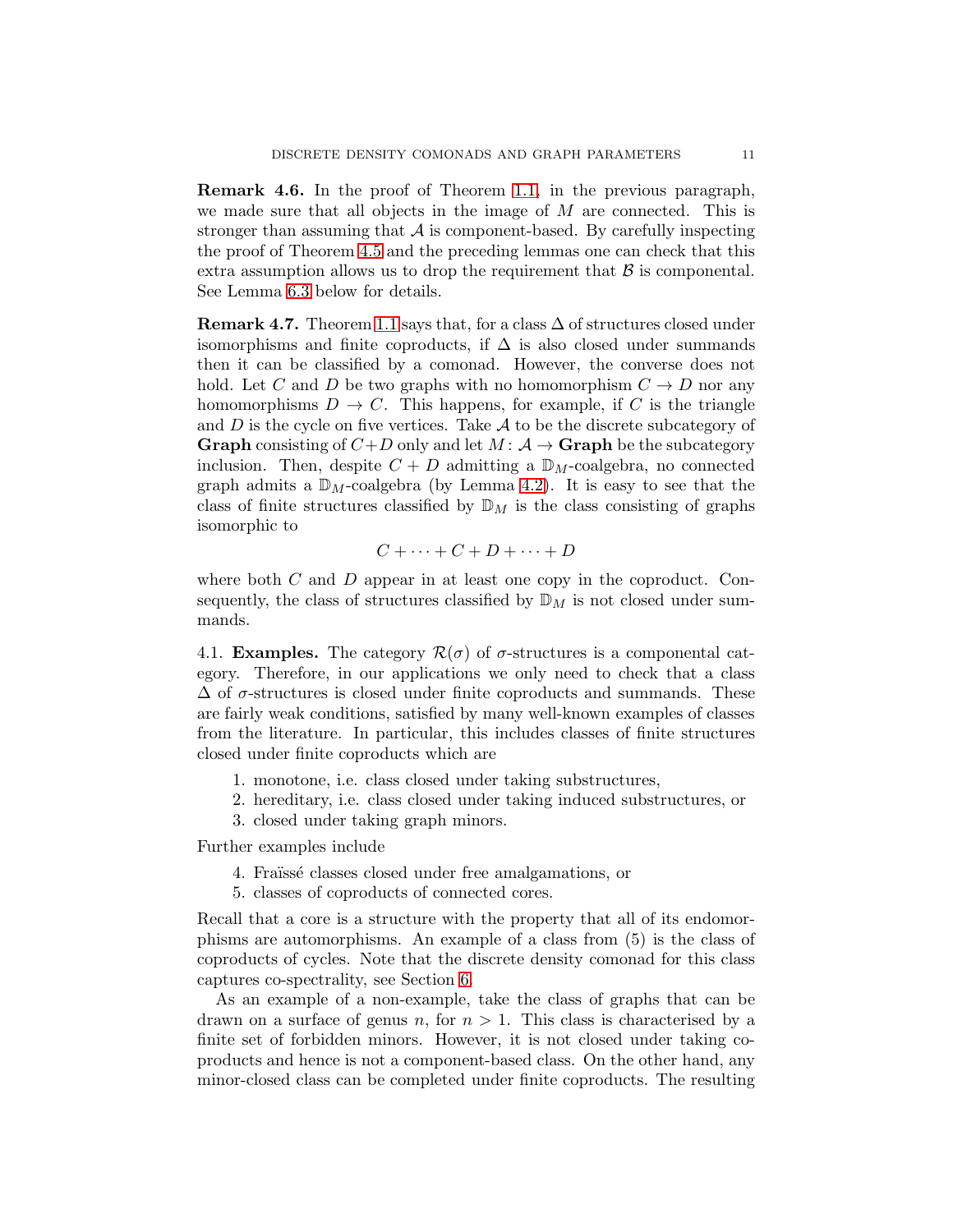class is then still minor closed [\[11,](#page-20-11) Lemma 5] and hence is classified by a comonad.[5](#page-11-1)

Remark 4.8. The proof of Theorem [1.1](#page-1-0) is carried out abstractly, in the language of category theory, and thus can be dualised. In the dual statement we have monads instead of comonads and instead of component-based classes we have classes closed under isomorphisms, products, and *factors*, i.e. with the property that if  $A \times B$  is in the class then so are A and B. For such classes there is a monad which classifies the class, i.e. a finite structure is in the class iff it admits an algebra for the monad. An example of a class of graphs which can be classified in this way is the class of connected non-bipartite graphs, cf. Chapter 8 in [\[19\]](#page-20-12).

## 5. Graph parameters

<span id="page-11-0"></span>A graph parameter is a mapping  $\mu: \mathbf{Graph}_{fin} \to \overline{\mathbb{R}}$ , from the class of finite graphs Graph<sub>fin</sub> to the class of extended real numbers  $\overline{\mathbb{R}} = [-\infty, +\infty]$ , which gives the same value to any two isomorphic graphs. Moreover, we say that it is *standard*<sup>[6](#page-11-2)</sup> if  $\mu(G_1 + G_2) = \max{\mu(G_1), \mu(G_2)}$ .

Standard graph parameters cover many well-known examples of graph parameters from the literature, such as

- clique number, chromatic number, max-degree,
- tree-depth, tree-width, path-width, clique-width, etc.

In this section we show that every standard graph parameter  $\mu$  gives rise to a graded comonad  $(\mathbb{C}_k)_k$ , that is, a sequence of comonads  $(\mathbb{C}_k)_k$  indexed by extended real numbers and comonad morphisms  $g_{k,l}: \mathbb{C}_k \Rightarrow \mathbb{C}_l$ , for every  $k \leq l$  in  $\overline{\mathbb{R}}$ , such that  $g_{k,l} = g_{j,l} \circ g_{k,j}$  for any  $k \leq j \leq l$  in  $\overline{\mathbb{R}}$ .<sup>[7](#page-11-3)</sup> Given a graded comonad  $(\mathbb{C}_k)_k$  we define the *coalgebra number*  $\kappa^{\mathbb{C}}(G)$ , of a graph G, to be the infimum of  $k \in \overline{\mathbb{R}}$  such that G admits a  $\mathbb{C}_k$ -coalgebra [\[1,](#page-19-0) [4\]](#page-20-0). We show that the coalgebra number for the constructed graded comonad agrees with the standard graph parameter  $\mu$  we started with. In other words, we have that  $\mu(G) \leq k$  iff G admits a  $\mathbb{C}_k$ -coalgebra.

Note that every graded comonad  $(\mathbb{C}_k)_k$  trivially determines a graph parameter, by setting  $\mu(G) := \kappa^{\mathbb{C}}(G)$ . We have already mentioned graded comonads characterising graph parameters this way. For example, the (graded) Ehrenfeucht–Fraüssé comonad  $(\mathbb{E}_k)_k$  characterises tree-depth [\[4\]](#page-20-0), the pebbling comonad  $(\mathbb{P}_k)_k$  characterises tree-width [\[1\]](#page-19-0) and the pebble-relation comonad  $(\mathbb{PR}_k)_k$  classifies path-width [\[26\]](#page-21-1).

To start with, observe that there is a one-to-one correspondence between *graph properties*, i.e. graph parameters valued in  $\{0, 1\}$ , and classes of finite graphs which are closed under isomorphisms. Furthermore, it is easy to see

<sup>&</sup>lt;sup>5</sup>We are grateful to Anuj Dawar for pointing out these facts.

<span id="page-11-2"></span><span id="page-11-1"></span> $6$ Also known as *maxing*, e.g. in [\[24\]](#page-20-13).

<span id="page-11-3"></span> ${}^{7}$ In fact, this is a special type of graded comonad, with the grading being over the fixed monoid  $(\overline{\mathbb{R}}, \min, +\infty)$ . For details see [\[4\]](#page-20-0).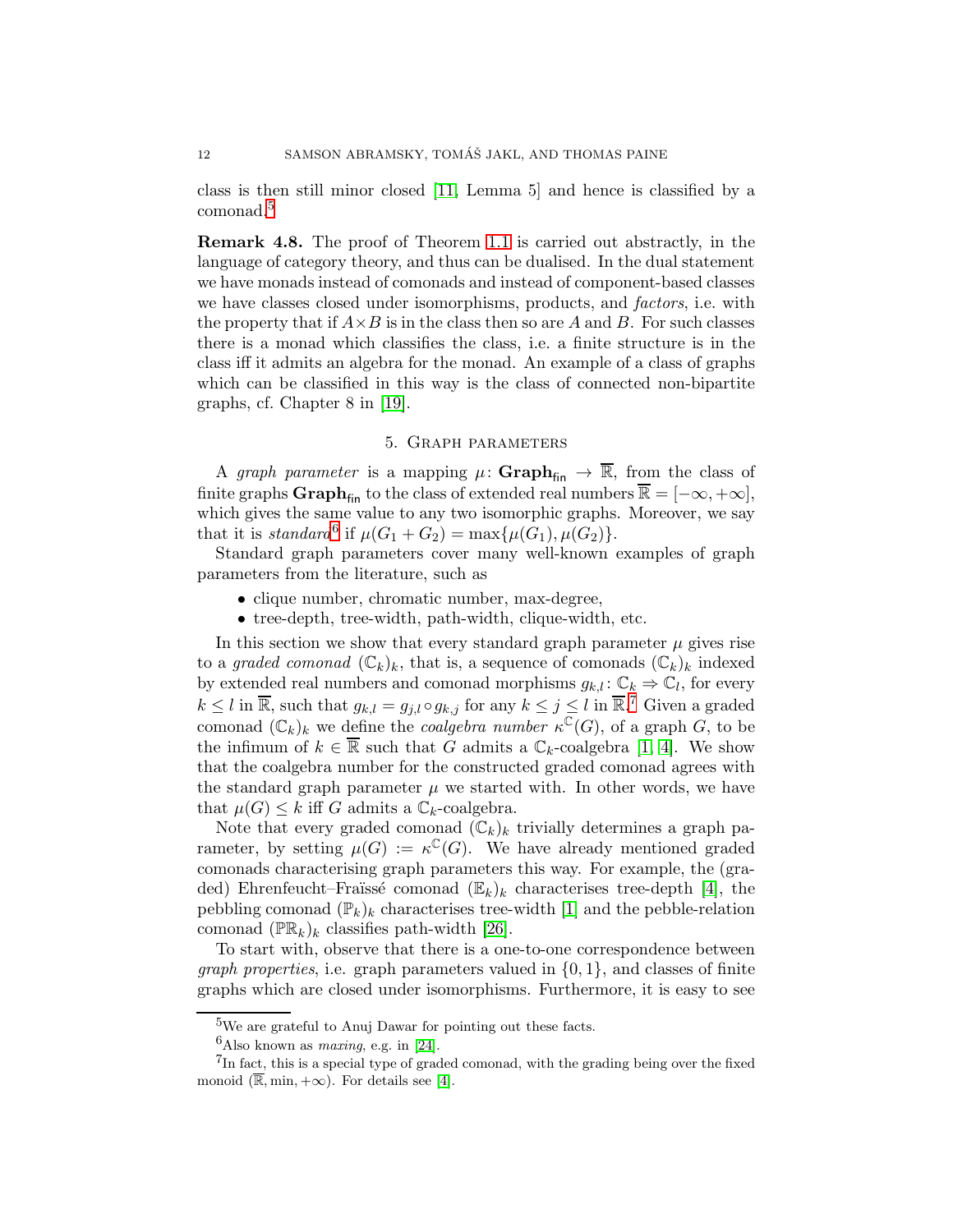that the correspondence restricts to that of standard graph properties and component-based classes of graphs:

**Lemma 5.1.** Given a standard graph property  $\mu$ : **Graph**<sub>fin</sub>  $\rightarrow$  {0, 1}, the class of graphs G such that  $\mu(G) = 0$  is closed under isomorphisms, finite coproducts, and summands. In fact, every such class is obtained from a standard graph property this way.  $\square$ 

Therefore, by Theorem [1.1,](#page-1-0) there is a comonad  $\mathbb{C}^{\mu}$  which classifies the class  $\Delta$  of finite graphs G such that  $\mu(G) = 0$ , for every standard graph property  $\mu$ . We construct  $\mathbb{C}^{\mu}$  explicitly, as the pointwise density comonad for the inclusion functor

<span id="page-12-0"></span>
$$
\mathcal{A} \to \mathbf{Graph},\tag{9}
$$

where  $A$  is a discrete subcategory of finite connected graphs consisting precisely of one graph from every isomorphism class in  $\Delta$ . Then, by Theo-rem [4.5,](#page-9-1)  $\mathbb{C}^{\mu}$  classifies  $\Delta$ .

5.1. Grading graph parameters. We use this to construct a sequence of comonads for a given standard graph parameter  $\mu$ . For every extended real number k, we turn  $\mu$  into a graph property

$$
\mu_{\leq k}\colon \mathbf{Graph} \to \{0,1\}
$$

by setting  $\mu_{\leq k}(G) = 0$  iff  $\mu(G) \leq k$ . Then, the density comonad  $\mathbb{C}_k^{\mu}$  $\frac{\mu}{k}$ , defined as  $\mathbb{C}^{\mu}$  for  $\mu := \mu_{\leq k}$ , classifies finite graphs G such that  $\mu(G) \leq k$ .

Moreover, we can make sure that there is a linearly ordered chain of embeddings of discrete categories

$$
\mathcal{A}_{-\infty} \hookrightarrow \cdots \hookrightarrow \mathcal{A}_k \hookrightarrow \mathcal{A}_l \hookrightarrow \cdots \hookrightarrow \mathcal{A}_{+\infty} \qquad (\text{with } k \leq l)
$$

where each  $\mathcal{A}_k$  is a category as in [\(9\)](#page-12-0), for the class of graphs G such that  $\mu(G) \leq k$ . Then, by Lemma [2.1](#page-5-3) in Section [2.5,](#page-5-4) the composite

$$
\mathcal{A}_{k}\hookrightarrow \mathcal{A}_{l}\rightarrow \mathbf{Graph},
$$

for  $k \leq l$ , gives rise to a comonad morphism  $g_{k,l}: \mathbb{C}_k^{\mu} \Rightarrow \mathbb{C}_l^{\mu}$  $\mu_l^{\mu}$ . In fact, we have  $g_{k,l} = g_{j,l} \circ g_{k,j}$  for every  $k \leq j \leq l$ , by functoriality of  $\mathbb{D}_{(-)}$ . Hence,  $(\mathbb{C}_{k}^{\mu})$  $_{k}^{\mu})_{k}$ is a graded comonad with the property that  $\kappa^{\mathbb{C}^{\mu}}(G) = \mu(G)$  for every finite graph G.

Remark 5.2. The procedure to produce sequences of comonads for standard graph parameters can be defined dually for graph parameters  $\mu$  with the property that  $-\mu$  is standard, i.e. graph parameters such that  $\mu(G_1+G_2)$  =  $\min{\{\mu(G_1), \mu(G_2)\}}$ . This is done by constructing a sequence of standard graph properties

$$
\mu_{\geq k}\colon \mathbf{Graph} \to \{0,1\}
$$

and inducing comonads classifying the classes of graphs such that  $\mu(G) \geq k$ in a similar spirit as before. This then covers examples of graph parameters such as min-degree and girth.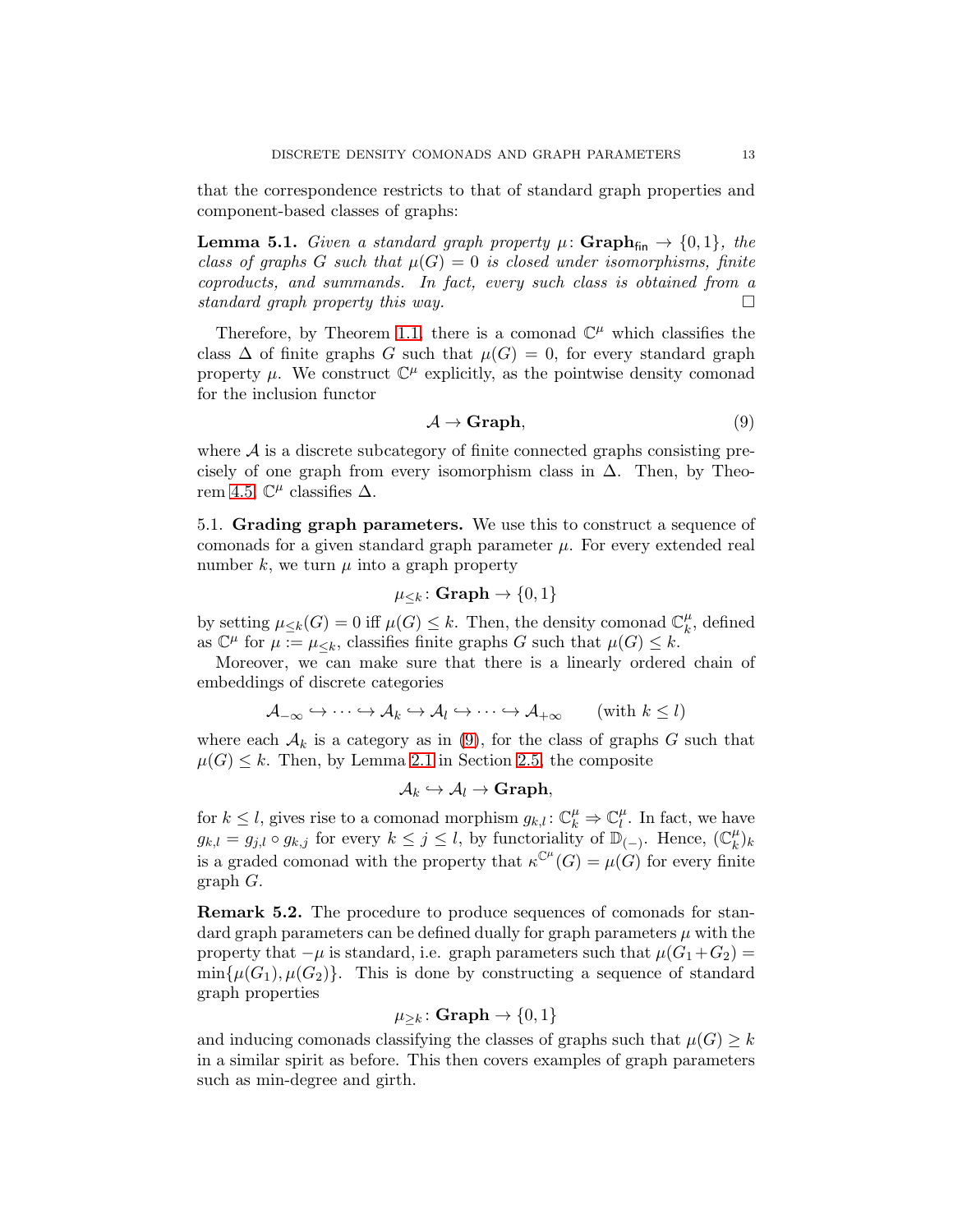5.2. Comparison with game comonads. For some graph parameters and classes of structures we already knew how to construct comonads that classify them. In particular, this holds for the classes of structures classified by the comonads  $\mathbb{P}_k$ ,  $\mathbb{E}_k$ , and  $\mathbb{PR}_k$ . In this section, we explain the relationship between those comonads and discrete density comonads constructed directly for given classes.

In fact, we show that discrete density comonads are weakly initial in the category of comonads that classify the same class. To this end, denote by  $\mathbb{D}_{\Delta}$  the discrete density comonad constructed as in [\(9\)](#page-12-0) above, for a component-based class  $\Delta$ .

<span id="page-13-0"></span>**Proposition 5.3.** Let  $\Delta$  be a component-based class of relational structures or graphs and let  $\mathbb C$  be a comonad that classifies a class Γ. Then,  $\Delta \subseteq \Gamma$  if, and only if, there exists a comonad morphism  $\mathbb{D}_{\Delta} \Rightarrow \mathbb{C}$ .

Observe that the right-to-left direction is immediate as a comonad morphism  $\mathbb{D}_{\Delta} \Rightarrow \mathbb{C}$  lifts to a functor  $L: \text{EM}(\mathbb{D}_{\Delta}) \to \text{EM}(\mathbb{C})$  making the following diagram commute (cf. Section [2.2\)](#page-3-2).



(Here B is either the category of relational structures or graphs.) For a structure B in  $\Delta$ , let  $\beta: B \to \mathbb{D}_{\Delta}(B)$  be a  $\mathbb{D}_{\Delta}$ -coalgebra, which exists because  $\mathbb{D}_{\Delta}$  classifies  $\Delta$ . Then, by the commutativity of the above triangle  $L(\beta)$  is a C-coalgebra  $B \to \mathbb{C}(B)$  making  $B \in \Gamma$  because C classifies  $\Gamma$ .

We carry out the left-to-right direction of the proof abstractly, for arbitrary categories rather than just relational structures or graphs. Let  $\mathbb{D} := \mathbb{D}_M$  be the density comonad of a functor  $M : \mathcal{A} \to \mathcal{B}$  from a discrete category A. Further, assume that  $\mathbb C$  is a comonad on  $\mathcal B$  such that for every  $A \in \mathcal{A}$ , there exists a coalgebra

$$
\varphi_A\colon M(A)\to \mathbb{C}(M(A)).
$$

Observe that, since  $A$  is a discrete category, the collection of morphisms  $\{\varphi_A \mid A \in \mathcal{A}\}\$ trivially forms a natural transformation  $\varphi \colon M \Rightarrow \mathbb{C}M$ . Since  $\mathbb D$  is a density comonad of M, there is a natural transformation  $\varphi^*$ :  $\mathbb D \to \mathbb C$ such that

<span id="page-13-1"></span>
$$
\varphi = \varphi^* M \circ \eta \tag{10}
$$

where  $\eta: M \Rightarrow \mathbb{D}M$  is the initial natural transformation determining  $\mathbb{D}$  (cf. Section [2.3\)](#page-4-1). Then, Proposition [5.3](#page-13-0) follows from the following lemma, which is a direct consequence of Theorem II.1.1 in [\[15\]](#page-20-9). We include its proof in the appendix for completeness.

**Lemma 5.4.**  $\varphi^* : \mathbb{D} \Rightarrow \mathbb{C}$  is a morphism of comonads.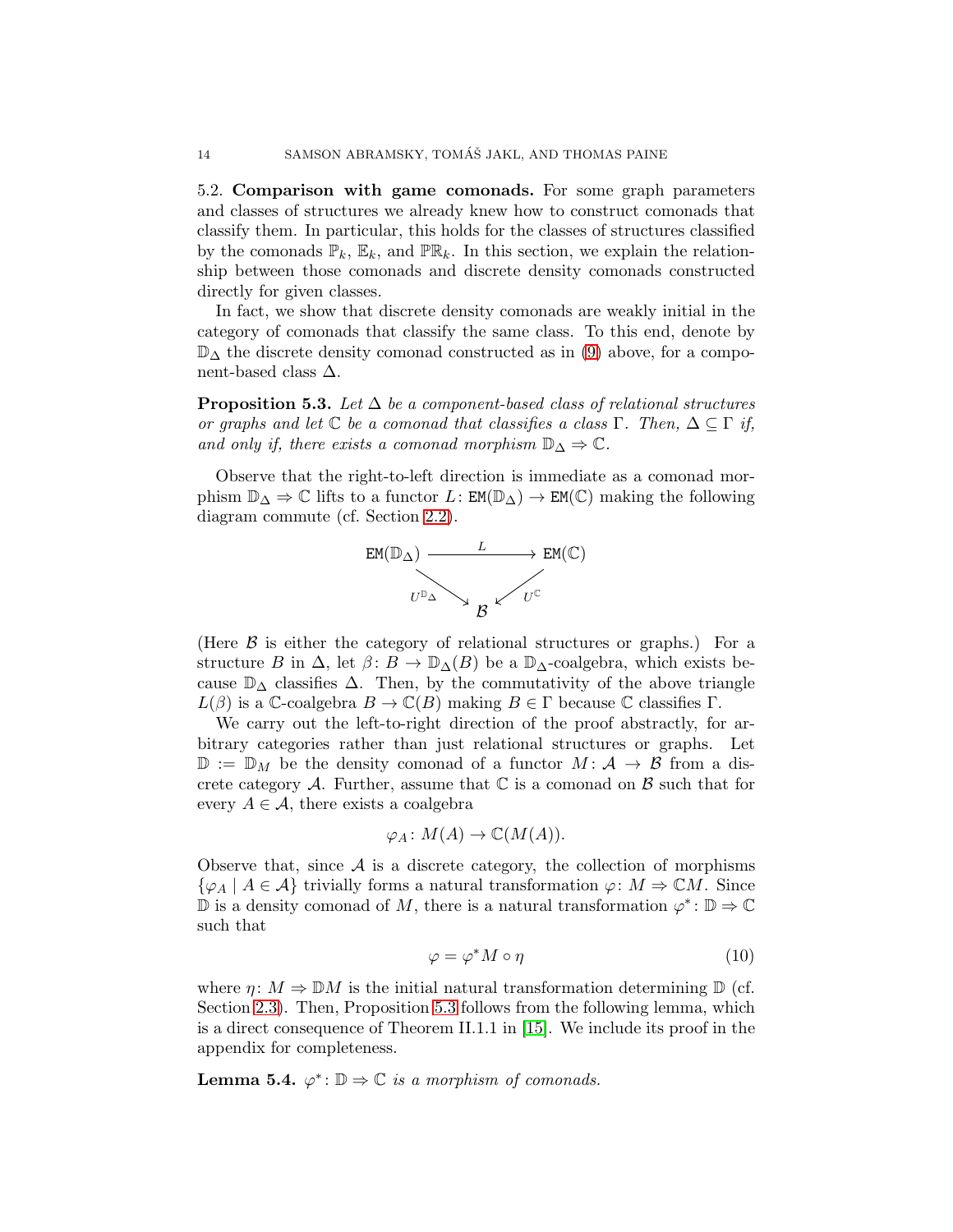Example 5.5. Proposition [5.3](#page-13-0) gives us that that for our running examples of comonads  $\mathbb{E}_k$ ,  $\mathbb{P}_k$ ,  $\mathbb{PR}_k$ , there exist comonad morphisms

$$
\mathbb{D}_{\mathcal{TD}_k} \Rightarrow \mathbb{E}_k, \quad \mathbb{D}_{\mathcal{TW}_k} \Rightarrow \mathbb{P}_k, \quad \text{and} \quad \mathbb{D}_{\mathcal{PW}_k} \Rightarrow \mathbb{PR}_k,
$$

where  $\mathcal{TD}_k$ ,  $\mathcal{TW}_k$ , and  $\mathcal{PW}_k$  are the classes of finite structures of tree-depth, tree-width, and path-width  $\leq k$ , respective.

Note that unlike the game comonads  $\mathbb{E}_k$ ,  $\mathbb{P}_k$ , and  $\mathbb{PR}_k$ , the discrete density comonads  $\mathbb{D}_{\mathcal{TD}_k}$ ,  $\mathbb{D}_{\mathcal{TW}_k}$ , and  $\mathbb{D}_{\mathcal{PW}_k}$  do not classify infinite structures with the corresponding properties.

5.3. Nowhere dense comonads. A direct consequence of Proposition [5.3](#page-13-0) is that we can characterise comonads that classify monotone nowhere dense classes of graphs in terms of non-existence of certain comonad morphisms. Recall that a class  $\Delta$  is *somewhere dense* if there exists a natural number p such that, for every n, the p-th subdivision  $K_n^p$  of all edges in the clique graph  $K_n$  on n vertices is a subgraph of some graph in  $\Delta$ .<sup>[8](#page-14-1)</sup> Then, a class is nowhere dense [\[27\]](#page-21-0) if it is not somewhere dense.

It is immediate that a monotone class of graphs  $\Delta$  (i.e. a class closed under substructures) is somewhere dense if and only if  $\text{Cli}_p \subseteq \Delta$ , for some p, where

$$
\mathbf{Cli}_{p} = \{ K_{n}^{p} \mid n \in \mathbb{N} \}
$$

is the class of  $p$ -th subdivisions of all cliques. We can now state the characterisation.

**Proposition 5.6.** Assume  $\mathbb C$  classifies a monotone class of graphs  $\Delta$ . Then,  $\Delta$  is nowhere dense if, and only if, there is no comonad morphism  $\mathbb{D}_{\text{Cli}_p} \Rightarrow \mathbb{C}$ for any  $p \in \mathbb{N}$ .

*Proof.* Define  $\overline{\text{Cli}_p}$  to be the closure of  $\text{Cli}_p$  under finite coproducts. Observe that  $\text{Cli}_p$  is component-based and, since the connected objects in  $\text{Cli}_p$ are precisely the objects in  $\text{Cli}_p$ , the comonad  $\mathbb{D}_{\text{Cli}_p}$  classifies  $\overline{\text{Cli}_p}$ . Moreover, since any class classified by a comonad needs to be closed under finite coproducts,  $\text{Cli}_p \subseteq \Delta$  iff  $\text{Cli}_p \subseteq \Delta$ . The result follows by monotonicity of  $\Delta$  and by Proposition [5.3.](#page-13-0)

# 6. LOVÁSZ-TYPE THEOREMS FOR FREE

<span id="page-14-0"></span>A classic result of Lovász [\[23\]](#page-20-14) says that two finite structures are isomorphic if and only if they admit the same number of homomorphisms from all finite structures. This result has been extended in many different ways. In one type of generalisation, isomorphisms are replaced by a selected equivalence relation  $\approx$  on finite structures, and the class of all finite structures by a class of selected finite structures  $\Delta$ . Then a typical Lovász-type theorem expresses that, for finite structures  $A, B$ ,

 $A \succeq B \iff \hom(C, A) \cong \hom(C, B)$  for every  $C \in \Delta$ .

<span id="page-14-1"></span><sup>8</sup>A subdivision of a set of edges in a graph replaces each edge in the set by a path of length 2 through a new vertex.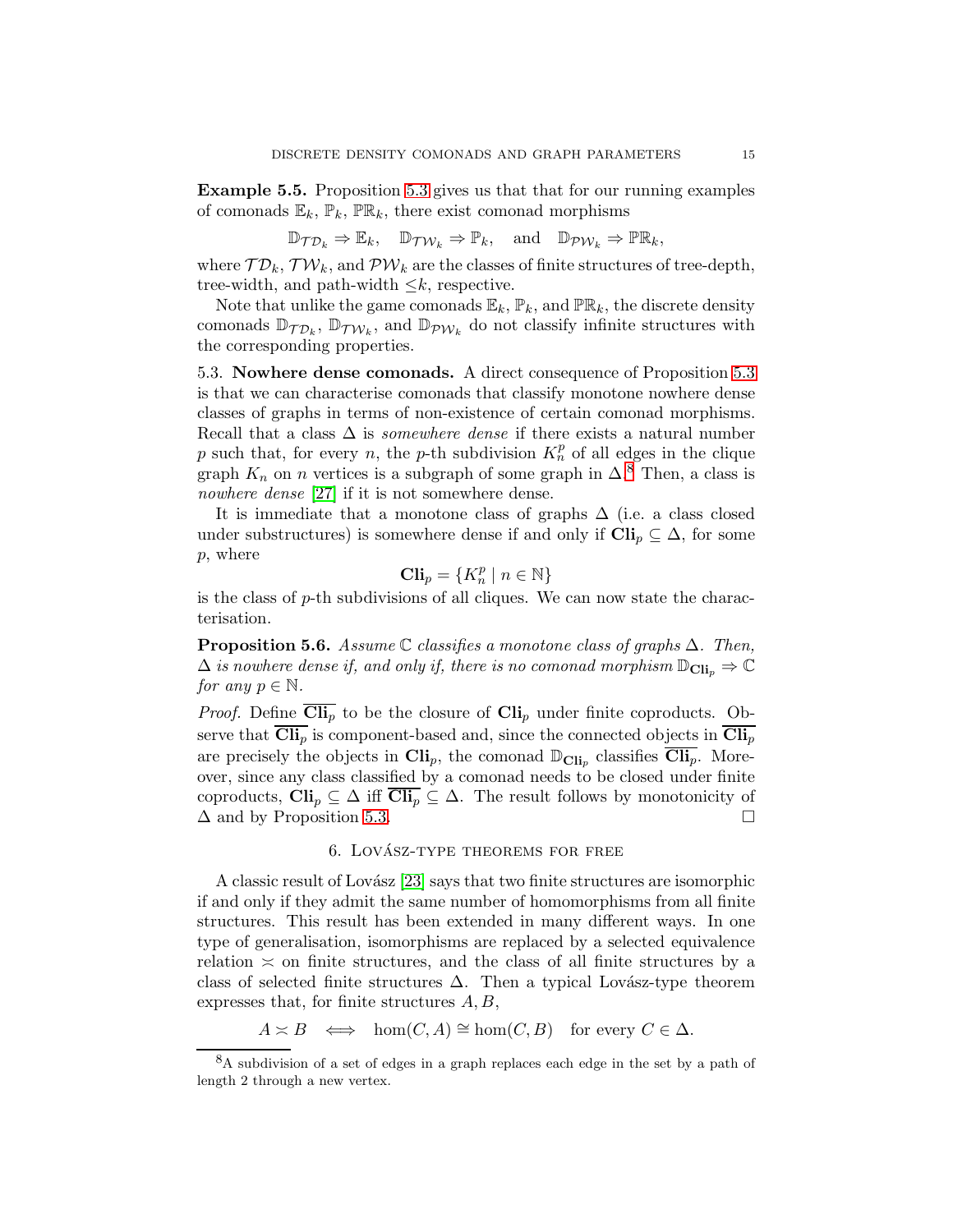A number of well-known equivalence relations on finite structures have been characterised in this way. See Figure [1](#page-15-0) for an overview of some Lovásztype results.

|                                                          | $\asymp$                                                                    | reference                    |
|----------------------------------------------------------|-----------------------------------------------------------------------------|------------------------------|
| cycles                                                   | co-spectrality                                                              | (folklore)                   |
| trees                                                    | fractional isomorphism                                                      | [28]                         |
| bipartite graphs                                         | isomorphic bipartite double covers                                          | $[10, 24]$ <sup>9</sup>      |
| planar graphs                                            | quantum isomorphism                                                         | $\left[ 25\right]$           |
| tree-depth $\leq k$                                      | Duplicator wins the bijective<br>$k$ -round Ehrenfeucht-Fraïssé game        | $[17]$                       |
| tree-width $\lt k$                                       | Duplicator wins the bijective<br>$k$ -pebble game                           | [16]                         |
| $path-width < k$                                         | Duplicator wins the bijective<br>$k$ -pebble relation game                  | [26]                         |
| admitting a $k$ -pebble<br>tree cover of height $\leq n$ | Duplicator wins the bijective<br><i>n</i> -round <i>k</i> -pebble E.F. game | $\left[13\right]$            |
| synchronization<br>trees of height $\leq k$              | equivalence in graded modal logic<br>of modal depth $\leq k$                | $\left\lceil 13\right\rceil$ |
| an inner-product<br>compatible class                     | existence of a certain unitary map<br>between homomorphism tensor spaces    | $\left[18\right]$            |

<span id="page-15-0"></span>FIGURE 1. Examples of Lovász-type theorems

Note that the equivalence relations  $\approx$  in Figure [1](#page-15-0) corresponding to winning strategies of Duplicator can be equivalently described as logical equivalences with respect to a fragment of first-order logic with counting quantifiers. A comonadic proof of the first two Lovász-type theorems that identify a logic fragment was established in [\[13\]](#page-20-2) and later adapted in [\[26\]](#page-21-1) to obtain the new result for path-width. For the comonadic proof to work it is necessary that the comonad  $\mathbb C$  classifies the relation  $\asymp$ , i.e. that  $A \asymp B$  holds precisely whenever the cofree coalgebras  $F^{\mathbb{C}}(A)$  and  $F^{\mathbb{C}}(B)$  are isomorphic.

Anuj Dawar has asked (in private communication) whether there are comonads covering the other listed cases as well. In our terminology, this means finding comonads that classify both the class  $\Delta$  as well as the corresponding  $\leq$  relation, in the same row of the table. We answer this question

<sup>&</sup>lt;sup>9</sup>The *bipartite double cover* of a graph G is the product graph  $G \times K_2$  where  $K_2$  is the clique on two vertices.

The fact that isomorphic bipartite double covers correspond to counting homomor-phisms from bipartite graphs was worked out by Böker in his master thesis [\[10\]](#page-20-15). He later observed (in private communication) that the same result already follows from Section 5.4.2 in [\[24\]](#page-20-13).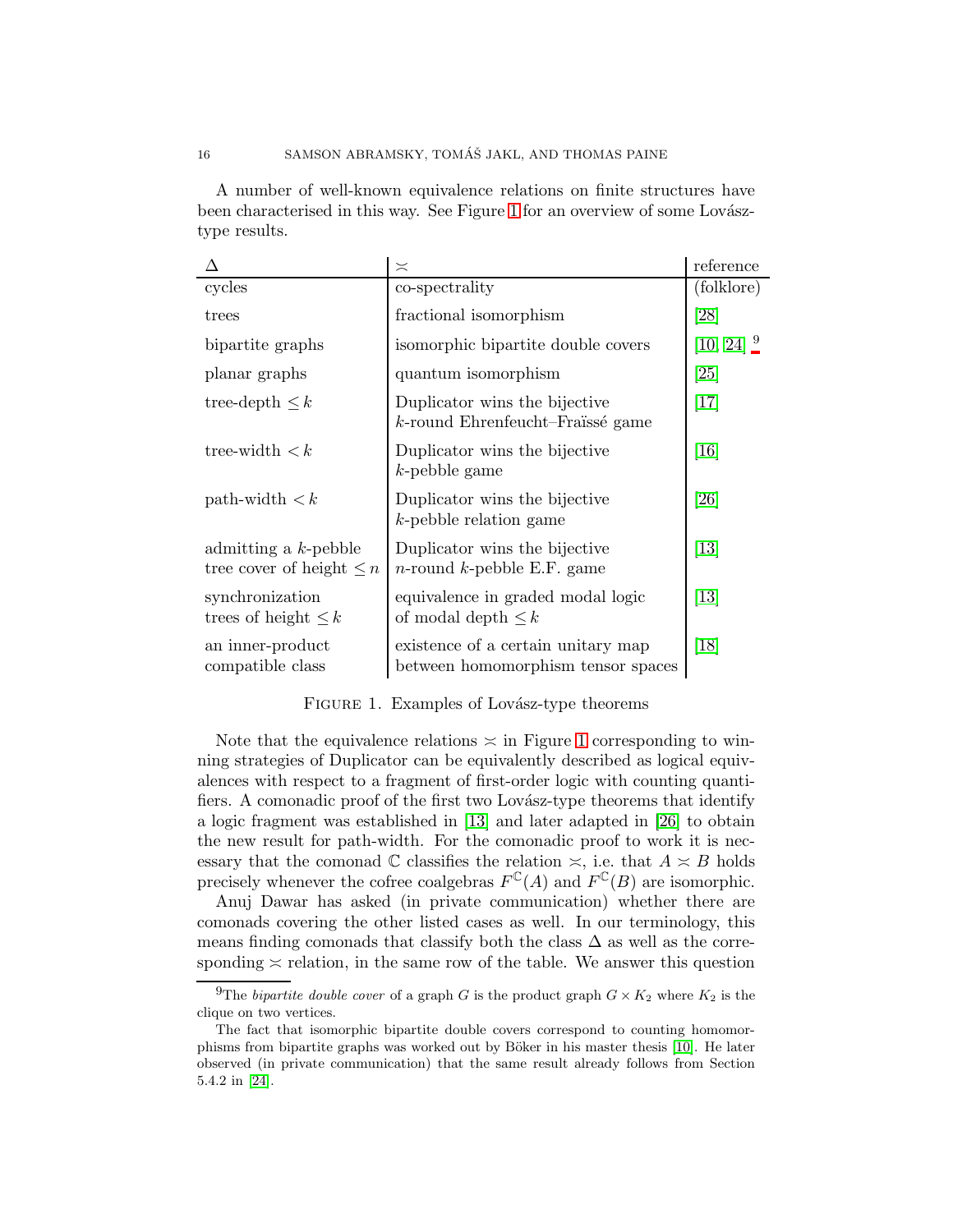in the positive for any component-based class  $\Delta$ . We show that the discrete density comonad  $\mathbb C$  that classifies such class also classifies the relation  $\asymp$ , with  $A \simeq B$  whenever  $hom(C, A) \cong hom(C, B)$  for every  $C \in \Delta$ , thereby proving Corollary [1.2.](#page-2-1)

The main ingredient of our proof is the following recent result due to Luca Reggio, proved abstractly for locally finitely presentable categories.

<span id="page-16-1"></span>**Theorem 6.1** (Corollary 5.15 in [\[29\]](#page-21-2)). Let  $\mathbb{C}$  be a comonad of finite rank on Graph or  $\mathcal{R}(\sigma)$ . Then, for two finite structures  $A, B$ ,

 $F^{\mathbb{C}}(A) \cong F^{\mathbb{C}}(B)$  iff  $hom(C, A) \cong hom(C, B),$ 

for every finite  $C$  which admits a  $\mathbb{C}$ -coalgebra.

We see that in order to prove Corollary [1.2,](#page-2-1) it is enough to show that the comonad  $\mathbb C$  constructed in the proof of Theorem [1.1](#page-1-0) has finite rank. In the next section we define finite rank comonads and show that the discrete density comonad constructed in the proof of Theorem [1.1](#page-1-0) does have finite rank.

6.1. Finite rank comonads. We work in the general setting of categories, rather than the more concrete setting of relational structures or graphs. Recall that an object C of a category  $\mathcal B$  is *finitely presentable* [\[7\]](#page-20-19) if the functor hom $(C, -)$  preserves filtered colimits.

Let  $\mathbb C$  be a comonad over a category  $\mathcal B$  and let  $U: \mathbb{EM}(\mathbb C) \to \mathcal B$  be the usual forgetful functor. We say that a comonad  $\mathbb C$  has *finite rank* if

- (1)  $\mathbb C$  is *finitary*, i.e. its underlying functor preserves filtered colimits,
- (2) if every morphism of the form  $f: C \to U(\xi)$ , from a finitely presentable C, admits a factorisation

$$
f = C \xrightarrow{f_0} U(\xi_0) \xrightarrow{U(\gamma)} U(\xi)
$$

for some  $\gamma: Y \to X$  such that  $U(\xi_0)$  is finitely presentable, and

(3) this factorisation is essentially unique, i.e. if  $g: C \to U(\xi_0)$  satisfies  $f = U(\gamma) \circ g$  then for some factorisation of  $\gamma$  into  $\lambda: \xi_0 \to \xi'_0$  and  $\gamma' : \xi'_0 \to \xi$  such that  $U(\xi'_0)$  is finitely presentable,  $U(\lambda) \circ f_0 = U(\lambda) \circ g$ .

Observe that if  $U(\gamma)$  in the second item is a monomorphism, then essential uniqueness is automatic. In fact, this is the case in our construction.

In the following we fix a functor

$$
M\colon \mathcal{A}\to \mathcal{B}
$$

from a discrete category  $A$  and assume that the pointwise density comonad  $\mathbb{D}_M$  for M exists.

<span id="page-16-0"></span>Proposition 6.2. If all objects in the image of M are finitely presentable, then  $\mathbb{D}_M$  is finitary.

Proof (by courtesy of an anonymous referee). It is enough to check the proof for  $M: \mathbf{1} \to \mathcal{B}$  where  $\mathbf{1} = \{\star\}$  is the discrete category with one object. Indeed, the density comonad for any  $A \rightarrow B$  with A discrete is computed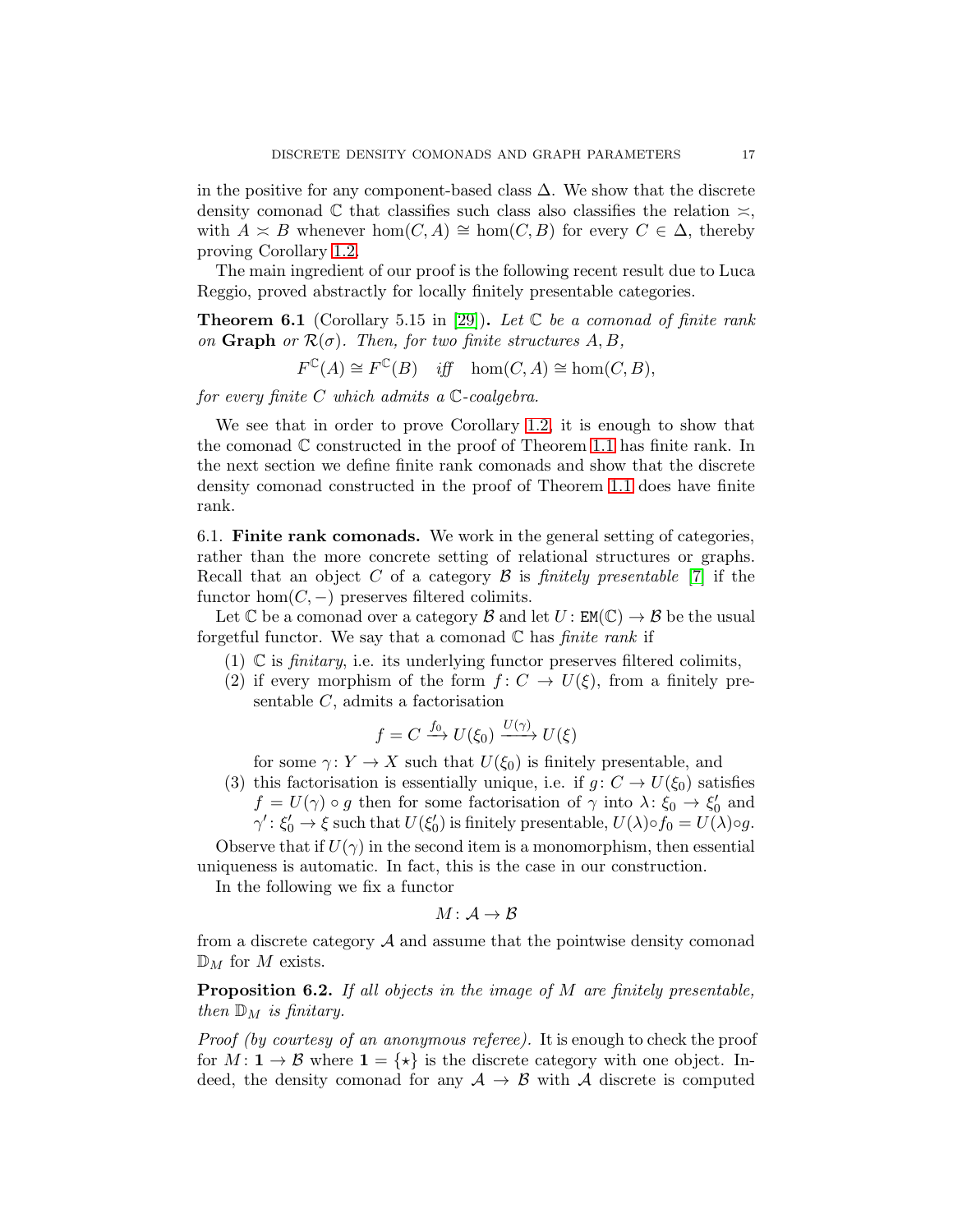as a coproduct of density comonads for individual restrictions  $1 \rightarrow \mathcal{B}$  and coproducts commute with colimits. Then, for an  $M: \mathbf{1} \to \mathcal{B}$ , the density comonad is

$$
\mathbb{D}_M(X) = \mathcal{B}(M(\star), X) \cdot M(\star)
$$

where  $\cdot$  denotes copower. Consequently, since  $M(\star)$  is finitary in  $\beta$  copowers commute with colimits, for a (small) directed diagram  $D: I \rightarrow \mathcal{B}$  with a colimit colim<sub>i</sub>  $D(i)$ ,

$$
\mathbb{D}_M(\operatorname{colim}_i D(i)) = \mathcal{B}(M(\star), \operatorname{colim}_i D(i)) \cdot M(\star)
$$
  
\n
$$
\cong (\operatorname{colim}_i \mathcal{B}(M(\star), D(i))) \cdot M(\star)
$$
  
\n
$$
\cong \operatorname{colim}_i (\mathcal{B}(M(\star), D(i)) \cdot M(\star)) \cong \operatorname{colim}_i \mathbb{D}_M(D(i)). \quad \Box
$$

Next, we prove a technical lemma, which is (in some sense) a strengthening of Lemma [4.4,](#page-8-0) and which is needed in the proof of Proposition [6.4](#page-17-1) below.

<span id="page-17-0"></span>Lemma 6.3. Assume that all objects in the image of M are connected. Let C be a component of X and let  $\xi: X \to \mathbb{D}_M(X)$  be a  $\mathbb{D}_M$ -coalgebra. Then, C can be equipped with a  $\mathbb{D}_M$ -coalgebra  $\gamma: C \to \mathbb{D}_M(C)$  such that the inclusion  $\iota_C \colon C \to X$  is a coalgebra homomorphism  $(C, \gamma) \to (X, \xi)$ .

Proof. As in the proof of Lemma [4.4,](#page-8-0) we arrive at the diagram [\(8\)](#page-9-2). This time  $M(A)$  is connected. Therefore, since f is a monomorphism (because so is  $\iota_f$ , by Lemma [4.3,](#page-8-1) z is an isomorphism. Next we show that f is a coalgebra morphism from  $\eta_A \colon M(A) \to \mathbb{D}_M(M(A))$  to  $\xi \colon X \to \mathbb{D}_M(X)$ . To this end, recall that  $\eta_A = \iota_q$  for  $g = id : M(A) \to M(A)$ . Therefore, we obtain the desired  $\mathbb{D}_M(f) \circ \eta_A = \iota_{f \circ id} = \iota_f = \xi \circ f$  by (DC1). Consequently,  $\iota_C$  is also a coalgebra morphism, for C equipped with the coalgebra structure of  $\eta_A$ transported along the isomorphism z.  $\square$ 

Lastly, we show that also conditions (2) and (3) are satisfied for discrete density comonads.

<span id="page-17-1"></span>Proposition 6.4. Assume that all objects in the image of M are connected and finitely presentable, and that  $\mathcal B$  is a componental category with finite coproducts. Then, every morphism  $f: A \to U(\xi)$  in B, for finitely presentable A in B, admits a unique factorisation (up to isomorphism)

$$
f = A \xrightarrow{g} U(\xi_0) \xrightarrow{U(\gamma)} U(\xi)
$$

where  $U(\xi_0)$  is finitely presentable.

*Proof.* In the following, we denote by U the forgetful functor  $U^{\mathbb{C}}$ :  $EM(\mathbb{D}_M) \rightarrow$  $\beta$ . By Theorem [4.5,](#page-9-1) we may assume that the underlying object X of  $\xi \colon X \to \mathbb{D}_M(X)$  is a coproduct  $\coprod_{i \in I} C_i$  of a collection of connected, finitely presentable objects  $C_i$  essentially in A.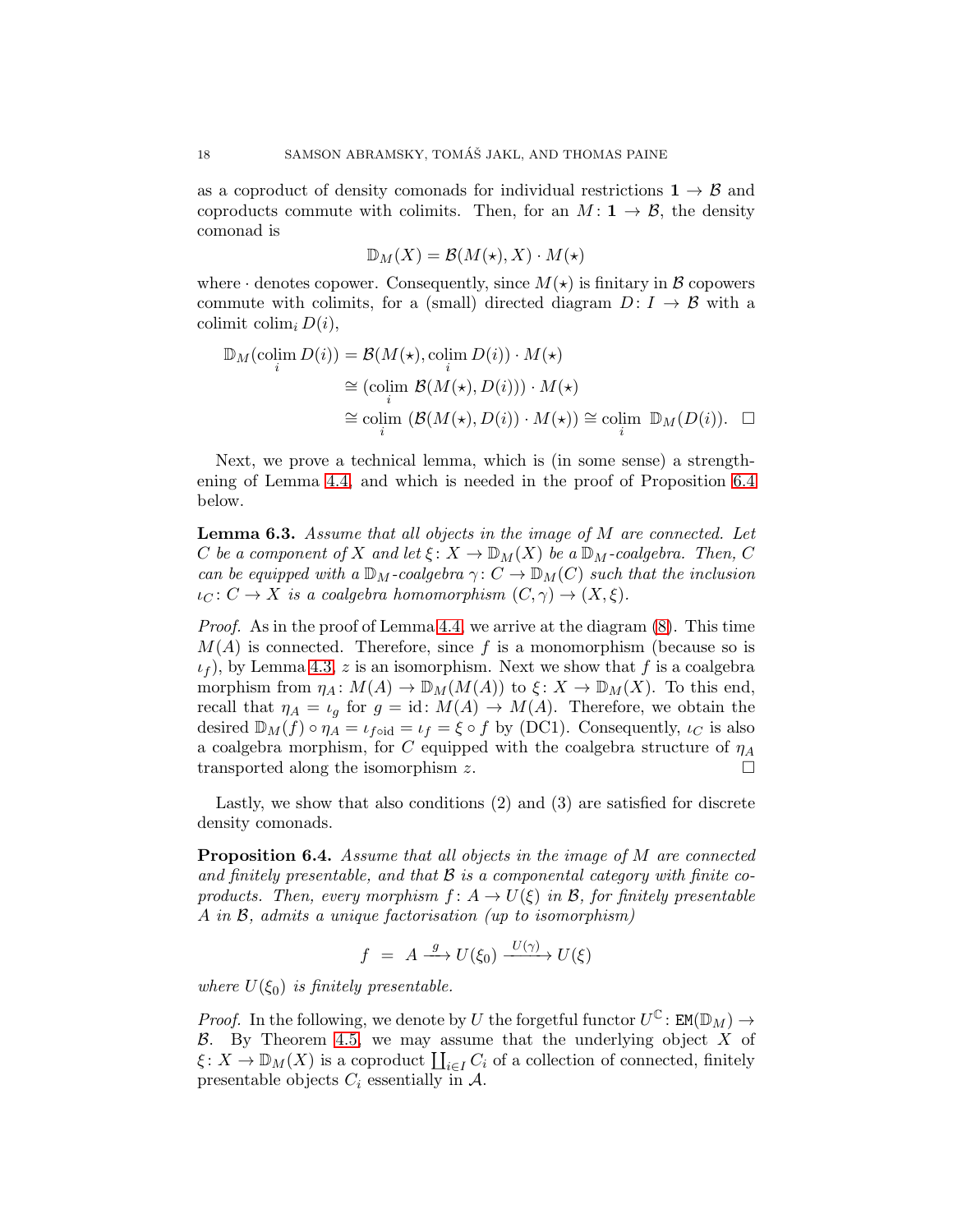Recall that  $\prod_{i\in I} C_i$  is isomorphic to the directed colimit of the following directed diagram

$$
\{\coprod_{i\in F} C_i \mid F \text{ is a finite subset of } I\}
$$

with the obvious morphisms between these finite coproducts. Since  $A$  is finitely presentable,  $f: A \to X$  decomposes as

$$
f = A \xrightarrow{g} \coprod_{i \in F} C_i \xrightarrow{\iota_F} X
$$

for some finite  $F \subseteq I$ . By Lemma [6.3,](#page-17-0) for each  $i \in F$ , the inclusion morphism  $\iota_i: C_i \to X$  is a coalgebra morphism  $(C_i, \xi_i) \to (X, \xi)$ , for some comonad coalgebra  $\xi_i: C_i \to \mathbb{D}_M(C_i)$ .

Lastly, because the forgetful functor  $U : EM(D_M) \to B$  creates colimits (see e.g. Proposition 20.12 in [\[6\]](#page-20-20)),  $\prod_{i \in F} C_i$  can be equipped with the coalgebra structure of the coproduct of the coalgebras  $\xi_i: C_i \to \mathbb{D}_M(C_j)$ . Moreover, the morphism  $\iota_F: \coprod_{i\in F} C_i \to X$  is a coalgebra morphism because each of its components is. Also,  $\coprod_{i\in F} C_j$  is finitely presentable because it is a finite coproduct of finitely presentable objects (see e.g. Proposition 1.3 in [\[7\]](#page-20-19)). Finally, g is unique because B is a componental category and  $\iota_F$ is the inclusion morphism of  $\coprod_F C_i$  into the coproduct  $\coprod_I C_i$  and hence a monomorphism.

As a corollary of Propositions [6.2](#page-16-0) and [6.4](#page-17-1) we obtain the main theorem of this section.

<span id="page-18-0"></span>**Theorem 6.5.** Let  $M: A \rightarrow B$  be a functor from a discrete category A to a componental category B with finite coproducts and assume that the pointwise density comonad  $\mathbb{D}_M$  for M exists. If all objects in the image of M are connected and finitely presentable then  $\mathbb{D}_M$  has finite rank.

Observe that the constructed functor  $M: \mathcal{A} \to \mathcal{B}$  in the proof of Theorem [1.1](#page-1-0) (cf. the paragraph following Theorem [4.5\)](#page-9-1) automatically satisfies the assumptions of Theorem [6.5.](#page-18-0) Indeed,  $M$  is an inclusion of a class of finite connected structures and finite structures are precisely the finitely presentable objects in the category of relational structures or the category of graphs. Therefore, Theorem [6.5](#page-18-0) together with Theorem [6.1](#page-16-1) concludes the proof of Corollary [1.2.](#page-2-1)

# 7. Conclusion

In this paper we have shown that classes of structures closed under isomorphism, disjoint unions, and summands can always be classified by a comonad, and moreover this comonad admits a Lovász-type theorem. We have also shown that standard graph parameters give rise to graded comonads, i.e. sequences of comonads indexed by real numbers, such that the graph parameter is captured by the coalgebra number of a given structure.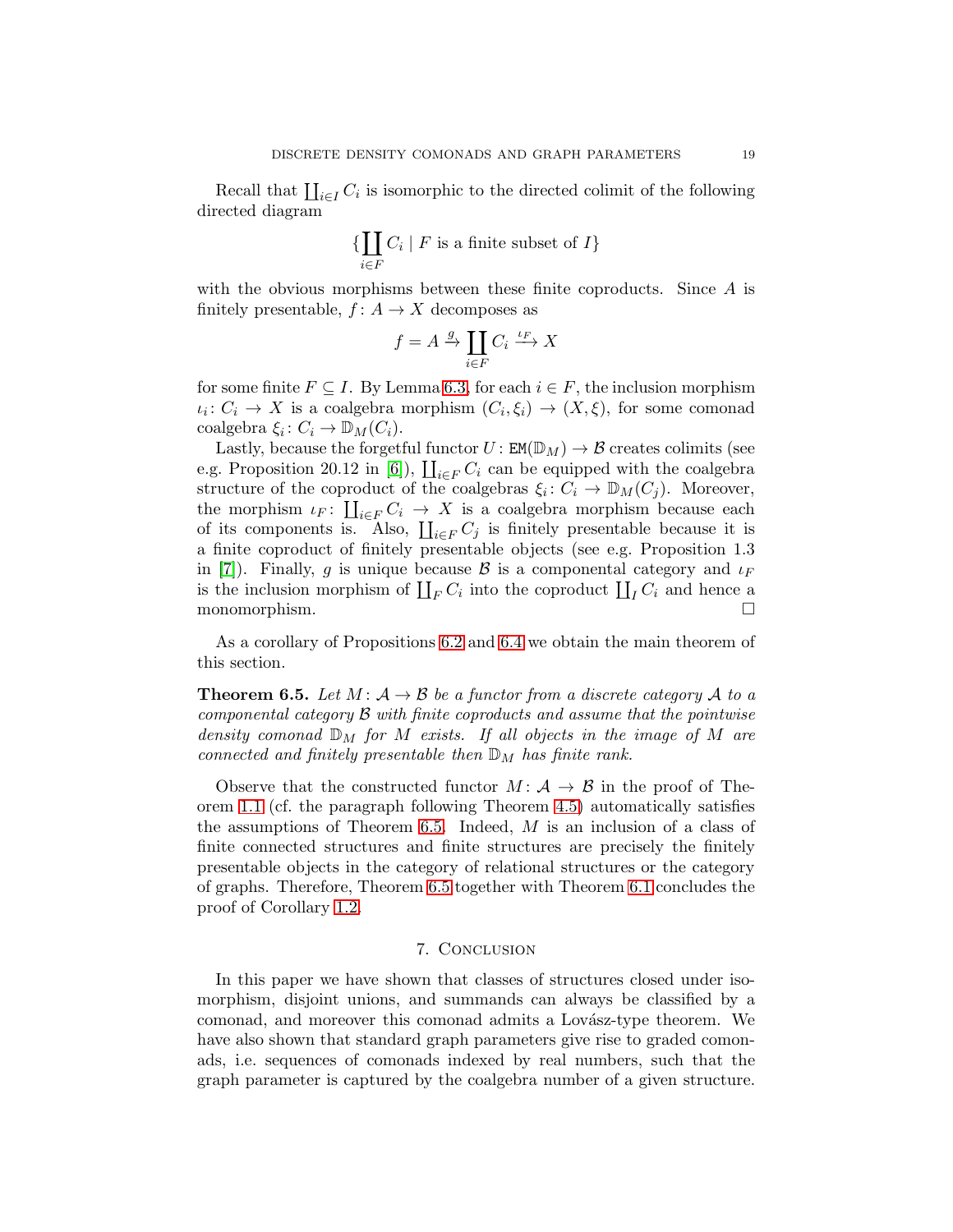Both results cover a huge range of examples of structure classes and graph parameters from the literature.

The comonads we construct are, in some sense, the minimal solutions to this problem in that they are weakly initial among the comonads that classify the same class of structures. Our proofs show is that the classifying comonads (or graded comonads) can be very simple and do not need to be specifically tailored for the concept at hand.

Conversely, however, the power of game comonads is that they shed light on previously known constructions and reveal new connections between them. This can lead to new results. For example, the links between game comonads, logic fragments and combinatorial parameters established in [\[1,](#page-19-0) [4\]](#page-20-0) are leveraged in [\[20\]](#page-20-21) and [\[26\]](#page-21-1) to obtain new results for other combinatorial properties simply by changing the comonad at hand.

In [\[3\]](#page-19-2) the common structure exhibited by game comonads is axiomatised in terms of arboreal categories and arboreal covers. This suggests one line of further development, by relating the general results using discrete density comonads of the present paper to the axiomatic setting of [\[3\]](#page-19-2). This can provide a basis for general transfer results of this kind between comonads arising from arboreal covers.

Another potential source of useful comonads is when a particular class of structures is given by a construction, similar to the inductive definition of clique-width or the algebraic definition of planar graphs found e.g. in [\[25\]](#page-20-4). We hope to explore comonads arising from inductive constructions in future work.

## **ACKNOWLEDGEMENTS**

We thank the referees for careful reading and many useful suggestions for improvements. SA thanks Mikołaj Bojańczyk and Bartek Klin for very stimulating and enjoyable discussions in Warsaw in 2018 on finding a comonad to classify clique-width, which led to some initial results. TJ thanks Anuj Dawar who asked for a comonad for co-spectrality, which was another stimulus for this research. We thank all the members of the EPSRC project on Resources and Coresources for their encouragement and feedback.

#### **REFERENCES**

- <span id="page-19-0"></span>1. Samson Abramsky, Anuj Dawar, and Pengming Wang, The pebbling comonad in finite model theory, Proceedings of the 32nd Annual ACM/IEEE Symposium on Logic in Computer Science (LICS), IEEE, 2017, pp. 1–12.
- <span id="page-19-1"></span>2. Samson Abramsky and Dan Marsden, Comonadic semantics for guarded fragments, Proceedings of the 36th Annual ACM/IEEE Symposium on Logic in Computer Science (LICS), IEEE, 2021, pp. 1–13.
- <span id="page-19-2"></span>3. Samson Abramsky and Luca Reggio, Arboreal categories and resources, 48th International Colloquium on Automata, Languages, and Programming (ICALP 2021), Schloss Dagstuhl-Leibniz-Zentrum für Informatik, 2021, pp. 115:1-115:20.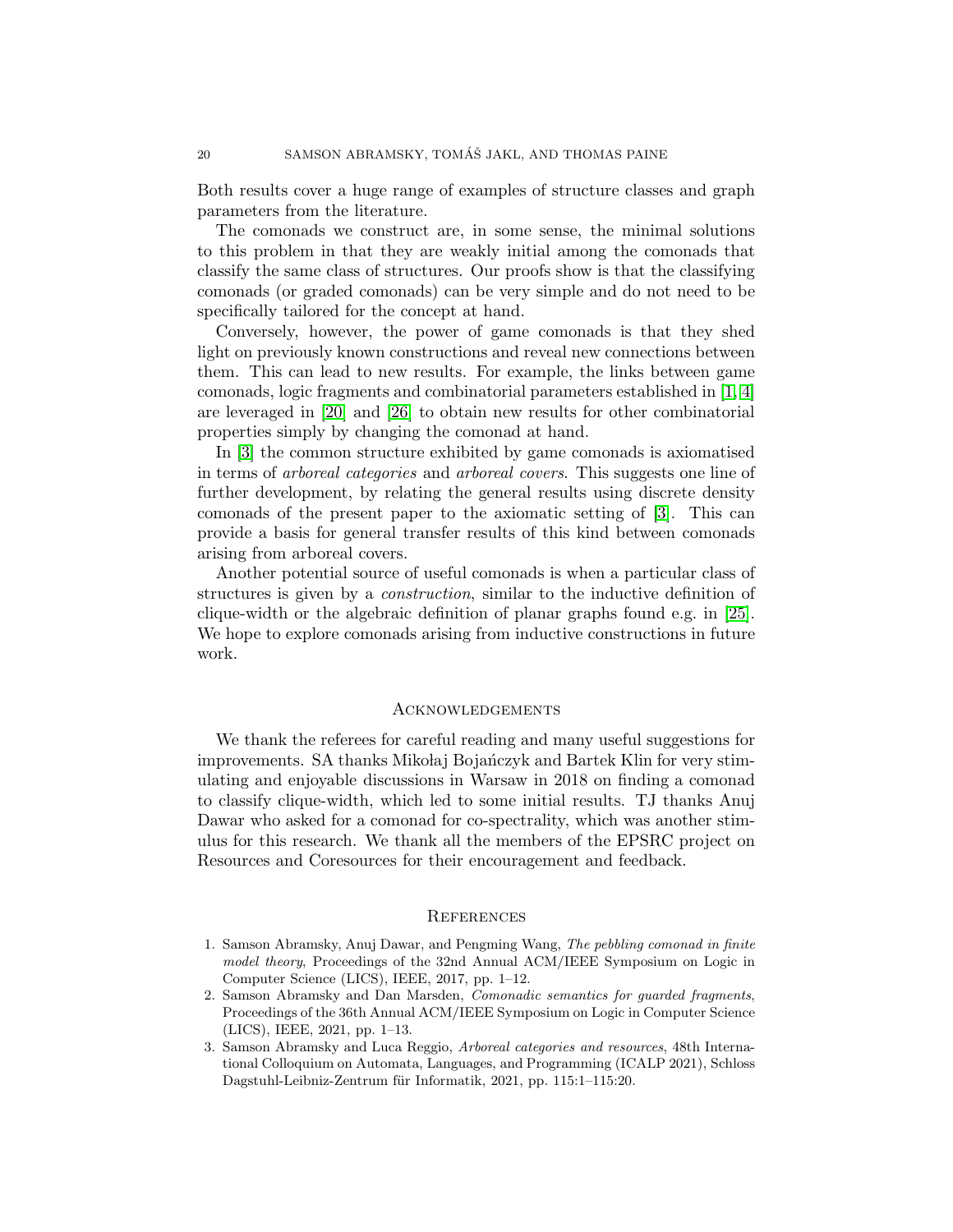- <span id="page-20-0"></span>4. Samson Abramsky and Nihil Shah, Relating structure and power: Comonadic semantics for computational resources, Journal of Logic and Computation 31 (2021), no. 6, 1390–1428.
- <span id="page-20-5"></span>5. Samson Abramsky and Nikos Tzevelekos, Introduction to categories and categorical logic, New structures for physics, Springer, 2010, pp. 3–94.
- <span id="page-20-20"></span><span id="page-20-19"></span>6. J. Ad´amek, H. Herrlich, and G. E. Strecker, Abstract and concrete categories, John Wiley & Sons, Inc., New York, 1990.
- <span id="page-20-7"></span>7. Jiří Adámek and Jiří Rosický, Locally presentable and accessible categories, vol. 189, Cambridge University Press, 1994.
- 8. H. Appelgate and M. Tierney, Categories with models, Seminar on Triples and Categorical Homology Theory, Lecture Notes in Mathematics, vol. 80, Springer, 1969, pp. 156–244.
- <span id="page-20-15"></span><span id="page-20-6"></span>9. Steve Awodey, Category theory, Oxford University Press, 2010.
- 10. Jan Böker, Structural similarity and homomorphism counts, Master's thesis, RWTH Aachen, 2018.
- <span id="page-20-11"></span><span id="page-20-1"></span>11. Jannis Bulian and Anuj Dawar, Fixed-parameter tractable distances to sparse graph classes, Algorithmica 79 (2017), no. 1, 139–158.
- 12. Adam Ó Conghaile and Anuj Dawar, *Game comonads & generalised quantifiers*, 29th EACSL Annual Conference on Computer Science Logic (CSL 2021) (Dagstuhl, Germany) (Christel Baier and Jean Goubault-Larrecq, eds.), Leibniz International Proceedings in Informatics (LIPIcs), vol. 183, Schloss Dagstuhl–Leibniz-Zentrum für Informatik, 2021, pp. 16:1–16:17.
- <span id="page-20-2"></span>13. Anuj Dawar, Tomáš Jakl, and Luca Reggio, Lovász-type theorems and game comonads, Proceedings of the 36th Annual ACM/IEEE Symposium on Logic in Computer Science (LICS) (New York, NY, USA), Association for Computing Machinery, 2021, pp. 1–13.
- <span id="page-20-3"></span>14. Yves Diers, Categories of Boolean sheaves of Simple Algebras, Categories of Boolean Sheaves of Simple Algebras, Springer, 1986, pp. 48–113.
- <span id="page-20-9"></span>15. Eduardo. J. Dubuc, Kan extensions in enriched category theory, Lecture Notes in Mathematics, vol. 145, Springer, 1970.
- <span id="page-20-17"></span>16. Zdeněk Dvořák, On recognizing graphs by numbers of homomorphisms, Journal of Graph Theory 64 (2010), no. 4, 330–342.
- <span id="page-20-16"></span>17. Martin Grohe, Counting bounded tree depth homomorphisms, Proceedings of the 35th Annual ACM/IEEE Symposium on Logic in Computer Science (LICS), 2020, pp. 507– 520.
- <span id="page-20-18"></span>18. Martin Grohe, Gaurav Rattan, and Tim Seppelt, Homomorphism tensors and linear equations, accepted at the 49th EATCS International Colloquium on Automata, Languages and Programming (ICALP), 2022.
- <span id="page-20-12"></span>19. Richard H. Hammack, Wilfried Imrich, and Sandi Klavžar, Handbook of product graphs, vol. 2, CRC Press, Taylor & Francis Group, 2011.
- <span id="page-20-21"></span>20. Tomáš Jakl, Dan Marsden, and Nihil Shah, A game comonadic account of Courcelle and Feferman-Vaught-Mostowski theorems, In preparation, arXiv preprint, 2022.
- <span id="page-20-8"></span>21. Anders Kock, Continuous Yoneda representation of a small category, University of Aarhus, Denmark, 1966.
- <span id="page-20-10"></span>22. Tom Leinster, Codensity and the ultrafilter monad, Theory and Applications of Categories 28 (2013), no. 13, 332–370.
- <span id="page-20-14"></span><span id="page-20-13"></span>23. László Lovász, Operations with structures, Acta Math. Acad. Sci. Hungar. 18 (1967), 321–328.
- <span id="page-20-4"></span>24. László Lovász, Large networks and graph limits, vol. 60, American Mathematical Soc., 2012.
- 25. Laura Mančinska and David E. Roberson, Quantum isomorphism is equivalent to equality of homomorphism counts from planar graphs, 2020 IEEE 61st Annual Symposium on Foundations of Computer Science (FOCS), IEEE, 2020, pp. 661–672.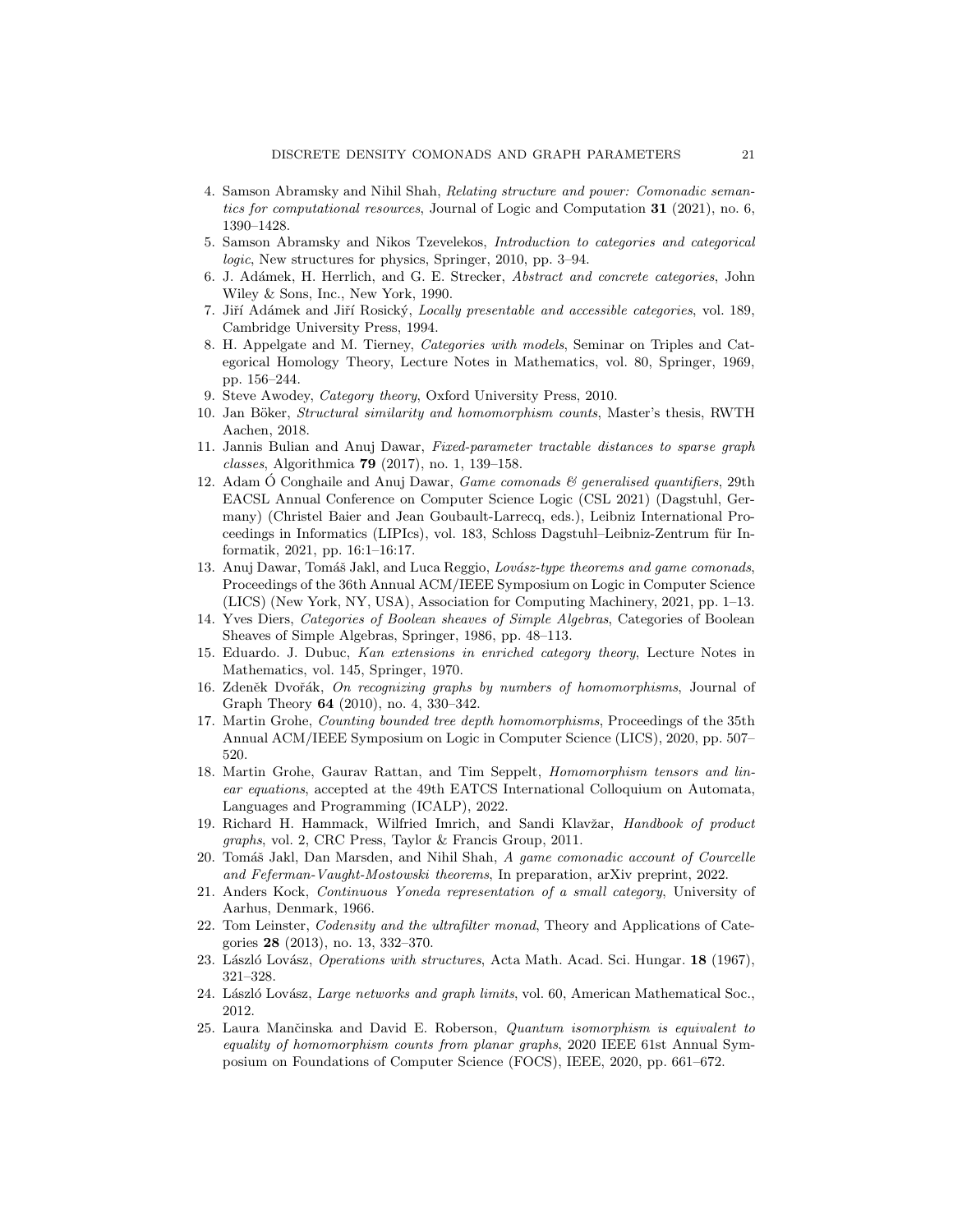- <span id="page-21-1"></span>26. Yoàv Montacute and Nihil Shah, The Pebble-Relation Comonad in Finite Model Theory, accepted at the 37th Annual ACM/IEEE Symposium on Logic in Computer Science (LICS), 2021.
- <span id="page-21-4"></span><span id="page-21-0"></span>27. Jaroslav Nešetřil and Patrice Ossona De Mendez, On nowhere dense graphs, European Journal of Combinatorics 32 (2011), no. 4, 600–617.
- <span id="page-21-2"></span>28. Motakuri V. Ramana, Edward R. Scheinerman, and Daniel Ullman, Fractional isomorphism of graphs, Discrete Mathematics 132 (1994), 247–265.
- <span id="page-21-3"></span>29. Luca Reggio, Polyadic sets and homomorphism counting, Submitted, arXiv preprint, 2021.
- 30. Robert Wisbauer, Algebras Versus Coalgebras, Applied Categorical Structures 16 (2008), no. 1, 255–295.

## APPENDIX A. OMITTED PROOFS

**Lemma 4.2.** If  $\beta$  is a componental category, then a connected object of  $\beta$ is essentially in A iff it admits a  $\mathbb{D}_M$ -coalgebra.

*Proof.* Let  $C \in \mathcal{B}$  be connected. The left-to-right implication follows immediately from the fact that,  $M^{\dagger}(A)$  is a coalgebra on  $M(A)$ , for every  $A \in \mathcal{A}$  (cf. [\(5\)](#page-5-2)). For the right-to-left implication, let  $\beta: C \to \mathbb{D}_M(C)$  be a coalgebra. Since  $C$  is connected,

$$
\beta \colon C \to \coprod_{A \in \mathcal{A}} \coprod_{f \colon M(A) \to C} M(A)
$$

uniquely factors as  $\beta = \iota_f \circ \beta_0$ , for some  $\beta_0 : C \to M(A)$  and  $f : M(A) \to C$ . By Lemma [4.1,](#page-7-2) the following diagram commutes.



One triangle immediately gives  $f \circ \beta_0 = id$  and the other triangle together with  $\beta = \iota_f \circ \beta_0$  and the fact that inclusions are monomorphisms (in componental categories) entails  $\beta_0 \circ f = id$ .

**Lemma 5.4.**  $\varphi^* \colon \mathbb{D} \to \mathbb{C}$  is a morphism of comonads.

Proof. First, let us check commutativity of the triangle diagram in [\(2\)](#page-3-3). By [\(4\)](#page-5-0),  $\varepsilon^{\mathbb{D}} M \circ \eta = \text{id}$ . Similarly, by [\(10\)](#page-13-1),  $\varepsilon^{\mathbb{C}} \circ \varphi^* \circ \eta = \varepsilon^{\mathbb{C}} \circ \varphi = \text{id}$  where the last equality follows from commutativity of the triangle law in [\(1\)](#page-3-1) for every individual coalgebra  $\varphi_A \colon M(A) \to \mathbb{C}(M(A))$ . We see that  $\varepsilon^{\mathbb{D}} M \circ \eta =$  $(\varepsilon^{\mathbb{C}} \circ \varphi^*)M \circ \eta$  from which it follows that  $\varepsilon^{\mathbb{D}} = \varepsilon^{\mathbb{C}} \circ \varphi^*$  by the universal property of  $\eta$ .

Next, we check the oblong law in [\(2\)](#page-3-3). The composition  $\delta^{\mathbb{C}}M \circ \varphi^*M \circ \eta$ is equal to  $\delta^{\mathbb{C}}M\circ\varphi$ , by [\(10\)](#page-13-1), which is equal to  $\mathbb{C}\varphi\circ\varphi$  by the square law of